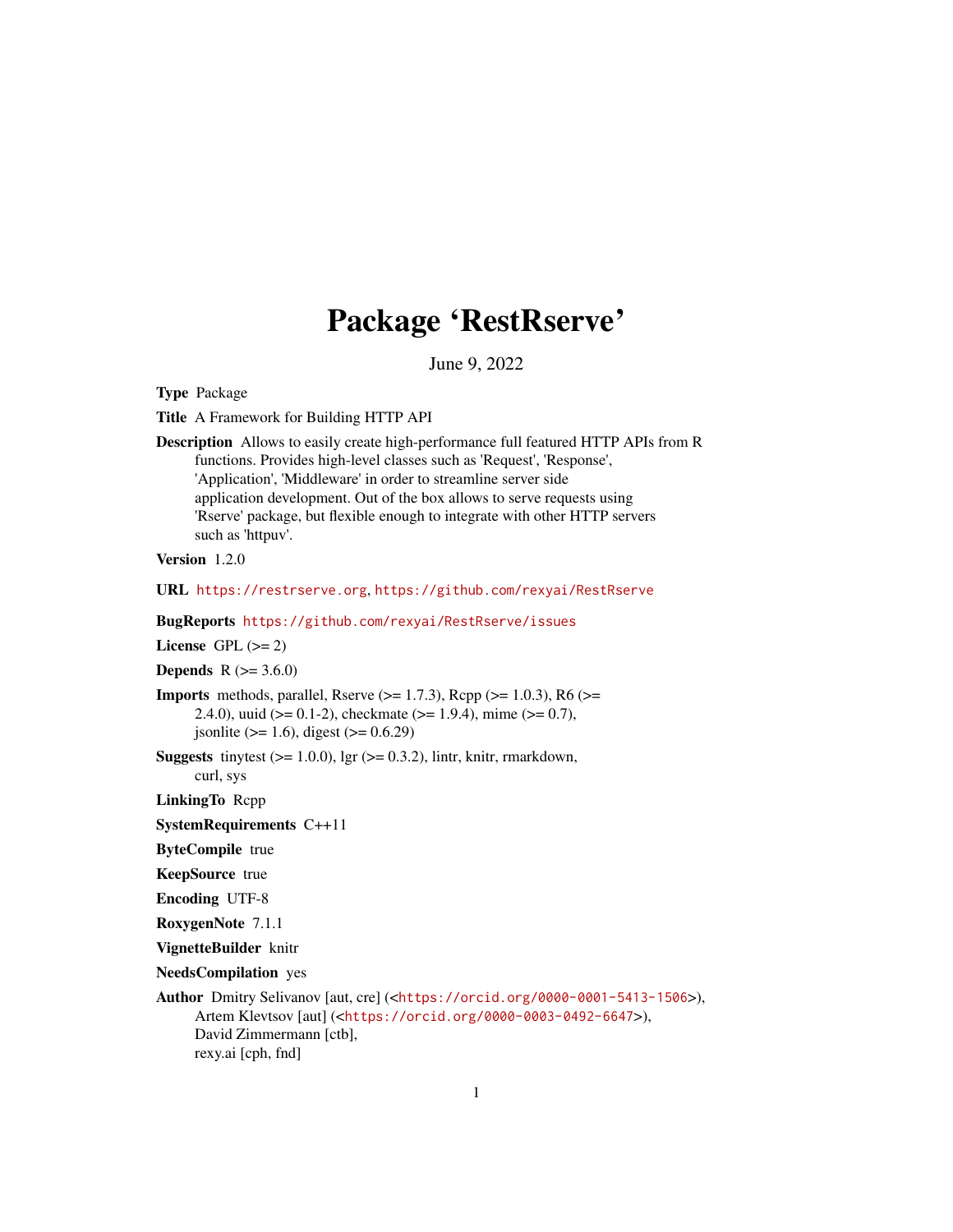<span id="page-1-0"></span>Maintainer Dmitry Selivanov <ds@rexy.ai> Repository CRAN Date/Publication 2022-06-09 10:10:02 UTC

# R topics documented:

| Index | 37 |
|-------|----|
|       |    |

<span id="page-1-1"></span>Application *Creates application - RestRserve usage starts from here*

# Description

Creates Application object. Application provides an interface for building high-performance REST API by registering R functions as handlers http requests.

# **Details**

There are several advanced options to control how HTTP headers are processed:

- options("RestRserve.headers.server") controls response "Server" header
- options("RestRserve.headers.split") controls which header values split by comma during parsing. See [https://en.wikipedia.org/wiki/List\\_of\\_HTTP\\_header\\_fields](https://en.wikipedia.org/wiki/List_of_HTTP_header_fields), [https](https://stackoverflow.com/a/29550711/3048453): [//stackoverflow.com/a/29550711/3048453](https://stackoverflow.com/a/29550711/3048453)

There is also an option to switch-off runtime types validation in the Request/Response handlers. This might provide some performance gains, but ultimately leads to less robust applications. Use at your own risk! See options ("RestRserve.runtime.asserts")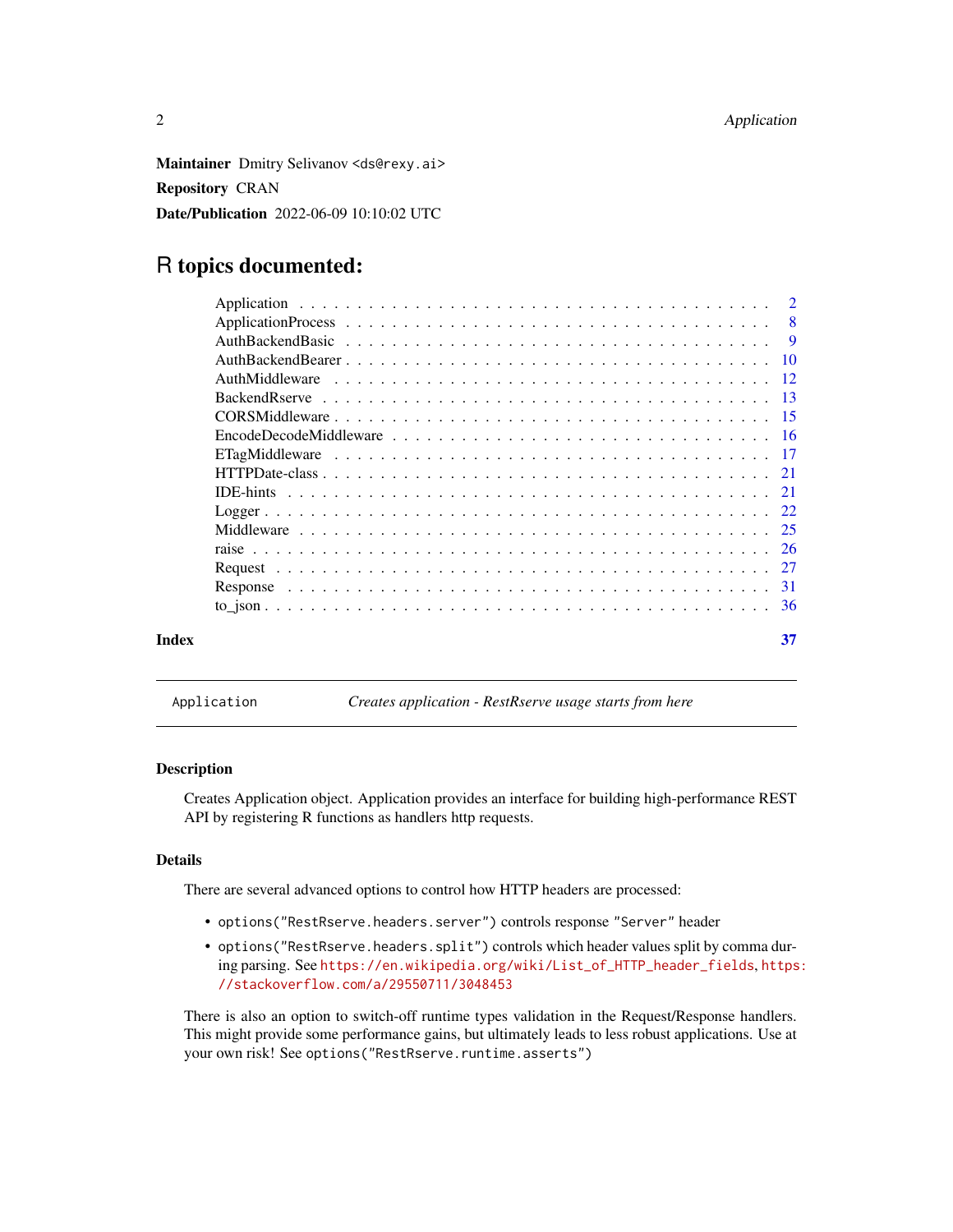# <span id="page-2-2"></span>Application 3

# Public fields

- logger Logger object which records events during request processing. Alternatively user can use loggers from lgr package as a drop-in replacement - Logger methods and loggers created by lgr share function signatures.
- content\_type Default response body content type.
- HTTPError Class which raises HTTP errors. Global [HTTPError](#page-0-0) is used by default. In theory user can replace it with his own class (see RestRserve:::HTTPErrorFactory). However we believe in the majority of the cases using [HTTPError](#page-0-0) will be enough.

#### Active bindings

endpoints Prints all the registered routes with allowed methods.

# Methods

#### Public methods:

- [Application\\$new\(\)](#page-2-0)
- [Application\\$add\\_route\(\)](#page-2-1)
- [Application\\$add\\_get\(\)](#page-3-0)
- [Application\\$add\\_post\(\)](#page-4-0)
- [Application\\$add\\_static\(\)](#page-4-1)
- [Application\\$add\\_openapi\(\)](#page-4-2)
- [Application\\$add\\_swagger\\_ui\(\)](#page-4-3)
- [Application\\$append\\_middleware\(\)](#page-5-0)
- [Application\\$process\\_request\(\)](#page-5-1)
- [Application\\$print\(\)](#page-5-2)
- [Application\\$clone\(\)](#page-5-3)

#### <span id="page-2-0"></span>Method new(): Creates Application object.

```
Usage:
Application$new(
  middleware = list(EncodeDecodeMiddleware$new()),
  content_type = "text/plain",
  ...
\mathcal{L}
```
#### *Arguments:*

middleware List of [Middleware](#page-24-1) objects.

content\_type Default response body content (media) type. "text/plain" by default.

... Not used at the moment.

<span id="page-2-1"></span>Method add\_route(): Adds endpoint and register user-supplied R function as a handler.

*Usage:*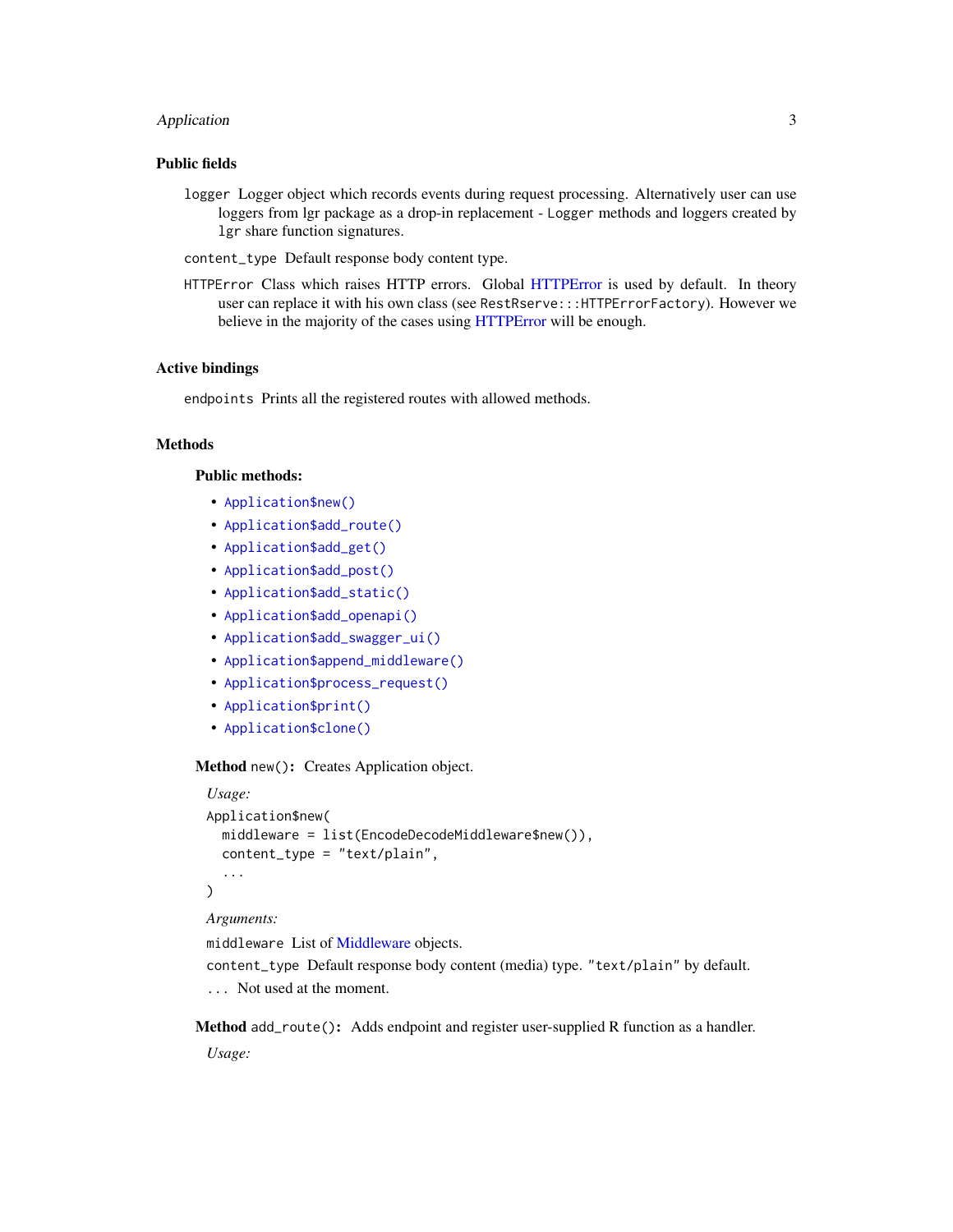```
Application$add_route(
 path,
 method,
  FUN,
  match = c("exact", "partial", "regex"),
  ...
)
```
*Arguments:*

path Endpoint path.

- method HTTP method. Allowed methods at the moment: GET, HEAD, POST, PUT, DELETE, OPTIONS, PATCH.
- FUN User function to handle requests. FUN must take two arguments: first is request [\(Request\)](#page-26-1) and second is response [\(Response\)](#page-30-1).

The goal of the user function is to modify response or throw exception (call [raise\(\)](#page-25-1) or  $stop()$ ).

Both response and request objects modified in-place and internally passed further to RestRserve execution pipeline.

match Defines how route will be processed. Allowed values:

- exact match route as is. Returns 404 if route is not matched.
- partial match route as prefix. Returns 404 if prefix are not matched.

• regex - match route as template. Returns 404 if template pattern not matched.

```
... Not used.
```
<span id="page-3-0"></span>Method add\_get(): Shorthand to Application\$add\_route() with GET method.

```
Usage:
Application$add_get(
 path,
  FUN,
 match = c("exact", "partial", "regex"),
  ...,
  add_head = TRUE
)
```
*Arguments:*

path Endpoint path.

FUN User function to handle requests. FUN must take two arguments: first is request [\(Request\)](#page-26-1) and second is response [\(Response\)](#page-30-1).

The goal of the user function is to modify response or throw exception (call [raise\(\)](#page-25-1) or  $stop()$ ).

Both response and request objects modified in-place and internally passed further to RestRserve execution pipeline.

match Defines how route will be processed. Allowed values:

- exact match route as is. Returns 404 if route is not matched.
- partial match route as prefix. Returns 404 if prefix are not matched.
- regex match route as template. Returns 404 if template pattern not matched.
- ... Not used.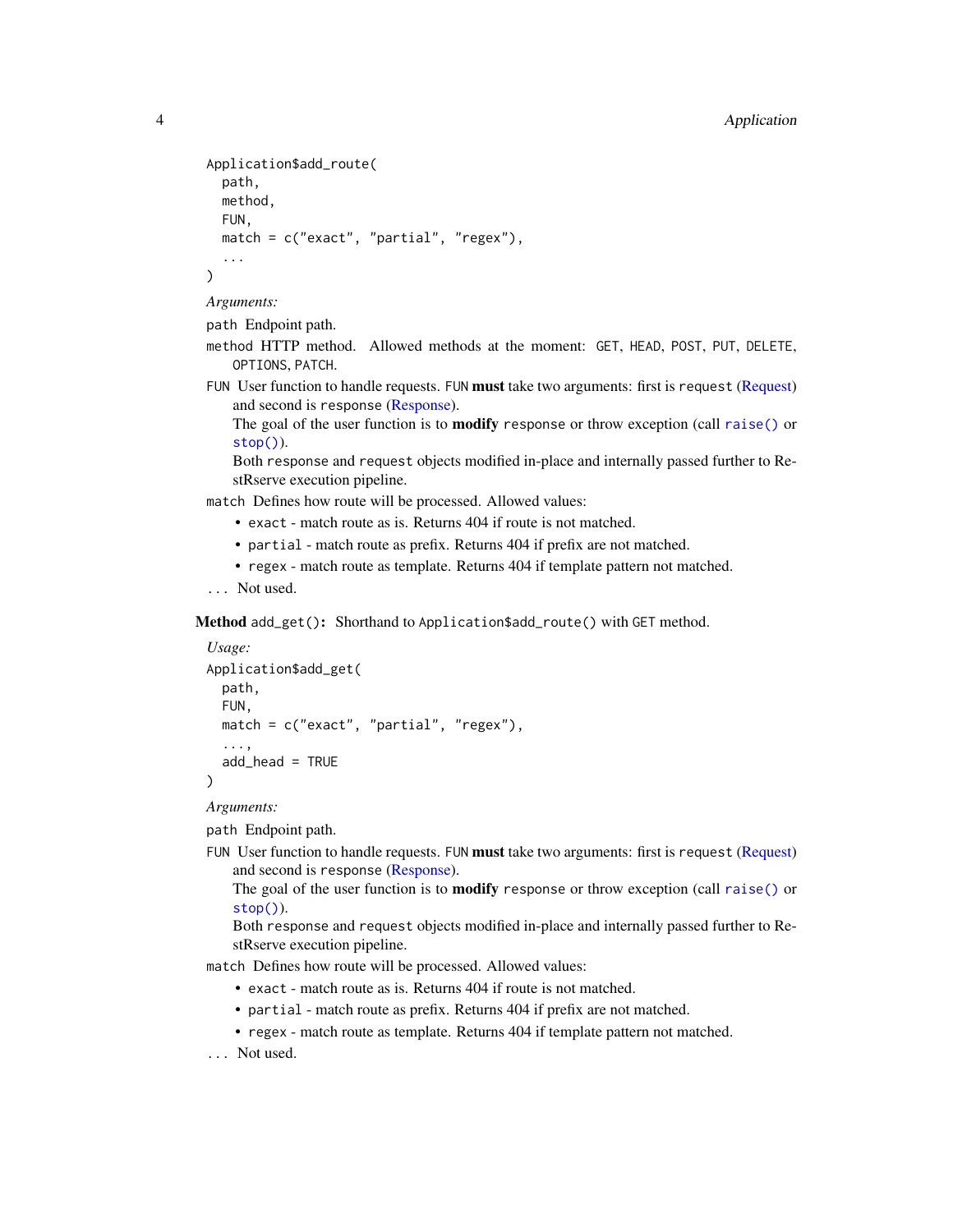<span id="page-4-4"></span>add\_head Adds HEAD method.

<span id="page-4-0"></span>Method add\_post(): Shorthand to Application\$add\_route() with POST method.

*Usage:*

```
Application$add_post(path, FUN, match = c("exact", "partial", "regex"), ...)
```
*Arguments:*

path Endpoint path.

- FUN User function to handle requests. FUN must take two arguments: first is request [\(Request\)](#page-26-1) and second is response [\(Response\)](#page-30-1).
	- The goal of the user function is to modify response or throw exception (call [raise\(\)](#page-25-1) or  $stop()$ ).

Both response and request objects modified in-place and internally passed further to RestRserve execution pipeline.

match Defines how route will be processed. Allowed values:

- exact match route as is. Returns 404 if route is not matched.
- partial match route as prefix. Returns 404 if prefix are not matched.
- regex match route as template. Returns 404 if template pattern not matched.

```
... Not used.
```
<span id="page-4-1"></span>Method add\_static(): Adds GET method to serve file or directory at file\_path.

*Usage:*

```
Application$add_static(path, file_path, content_type = NULL, ...)
```
*Arguments:*

path Endpoint path.

file\_path Path file or directory.

content\_type MIME-type for the content.

If content\_type = NULL then MIME code content\_type will be inferred automatically (from file extension).

If it will be impossible to guess about file type then content\_type will be set to application/octet-stream.

```
... Not used.
```
<span id="page-4-2"></span>Method add\_openapi(): Adds endpoint to serve [OpenAPI](https://www.openapis.org/) description of available methods.

*Usage:*

```
Application$add_openapi(path = "/openapi.yaml", file_path = "openapi.yaml")
```
*Arguments:*

```
path path Endpoint path.
```
file\_path Path to the OpenAPI specification file.

<span id="page-4-3"></span>Method add\_swagger\_ui(): Adds endpoint to show [Swagger UI.](https://swagger.io/tools/swagger-ui/)

```
Usage:
Application$add_swagger_ui(
 path = "/swagger",
 path_openapi = "/openapi.yaml",
 use\_cdn = TRUE,
 path_swagger_assets = "/__swagger__/",
  file_path = "swagger-ui.html"
)
```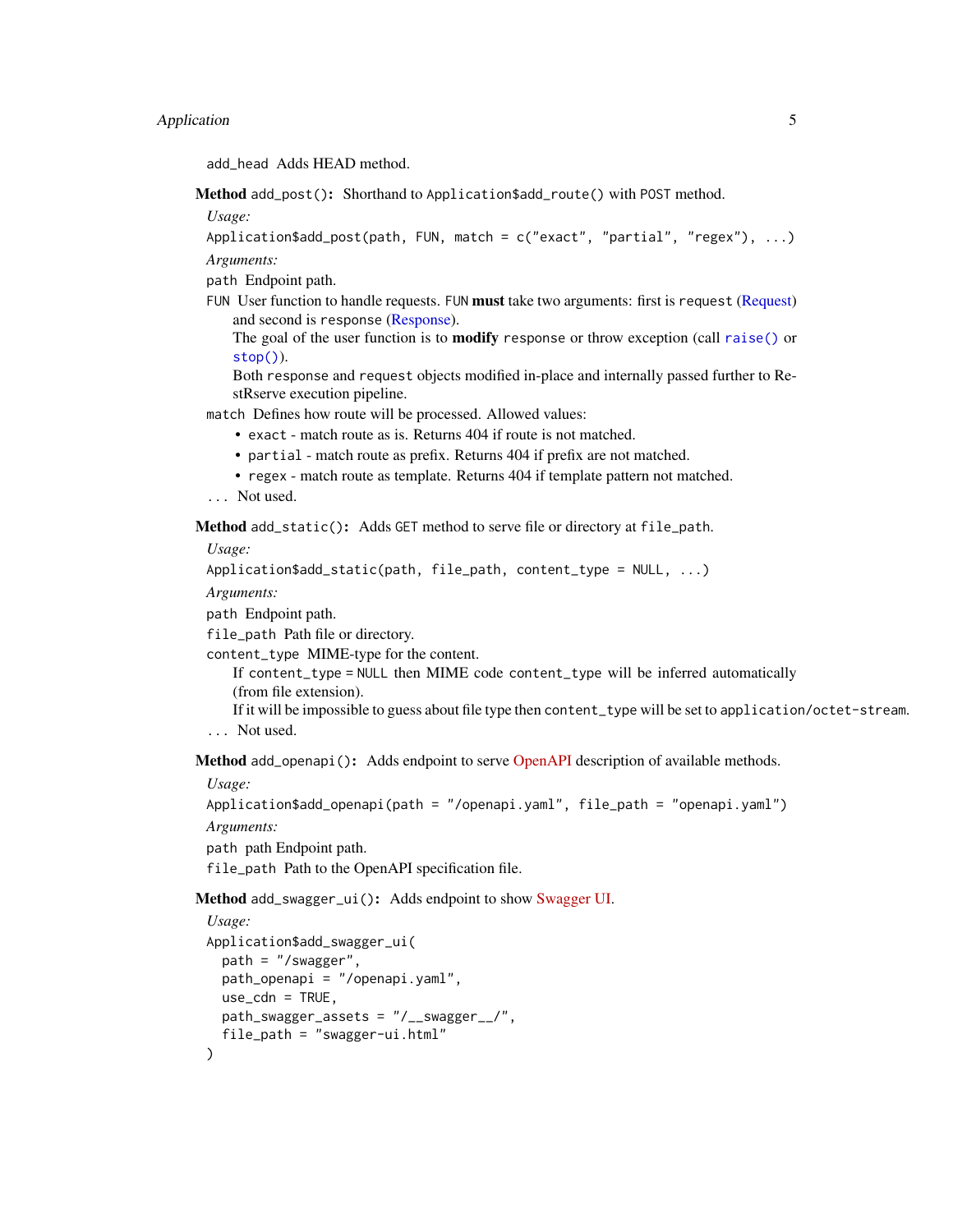*Arguments:*

path path Endpoint path. path\_openapi Path to the OpenAPI specification file. use\_cdn Use CDN to load Swagger UI libraries. path\_swagger\_assets Swagger UI asstes endpoint. file\_path Path to Swagger UI HTML file.

<span id="page-5-0"></span>Method append\_middleware(): Appends middleware to handlers pipeline.

*Usage:* Application\$append\_middleware(mw) *Arguments:* mw [Middleware](#page-24-1) object.

<span id="page-5-1"></span>Method process\_request(): Process incoming request and generate [Response](#page-30-1) object.

*Usage:*

Application\$process\_request(request = NULL)

*Arguments:*

request [Request](#page-26-1) object. Useful for tests your handlers before deploy application.

<span id="page-5-2"></span>Method print(): Prints application details.

*Usage:* Application\$print()

<span id="page-5-3"></span>Method clone(): The objects of this class are cloneable with this method.

*Usage:* Application\$clone(deep = FALSE) *Arguments:* deep Whether to make a deep clone.

See Also

[HTTPError](#page-0-0) [Middleware](#page-24-1) [Request](#page-26-1) [Response](#page-30-1)

# Examples

```
# init logger
app_logger = Logger$new()
# set log level for the middleware
app_logger$set_log_level("debug")
# set logger name
app_logger$set_name("MW Logger")
# init middleware to logging
mw = Middleware$new(
  process_request = function(rq, rs) {
    app_logger$info(sprintf("Incomming request (id %s): %s", rq$id, rq$path))
```
<span id="page-5-4"></span>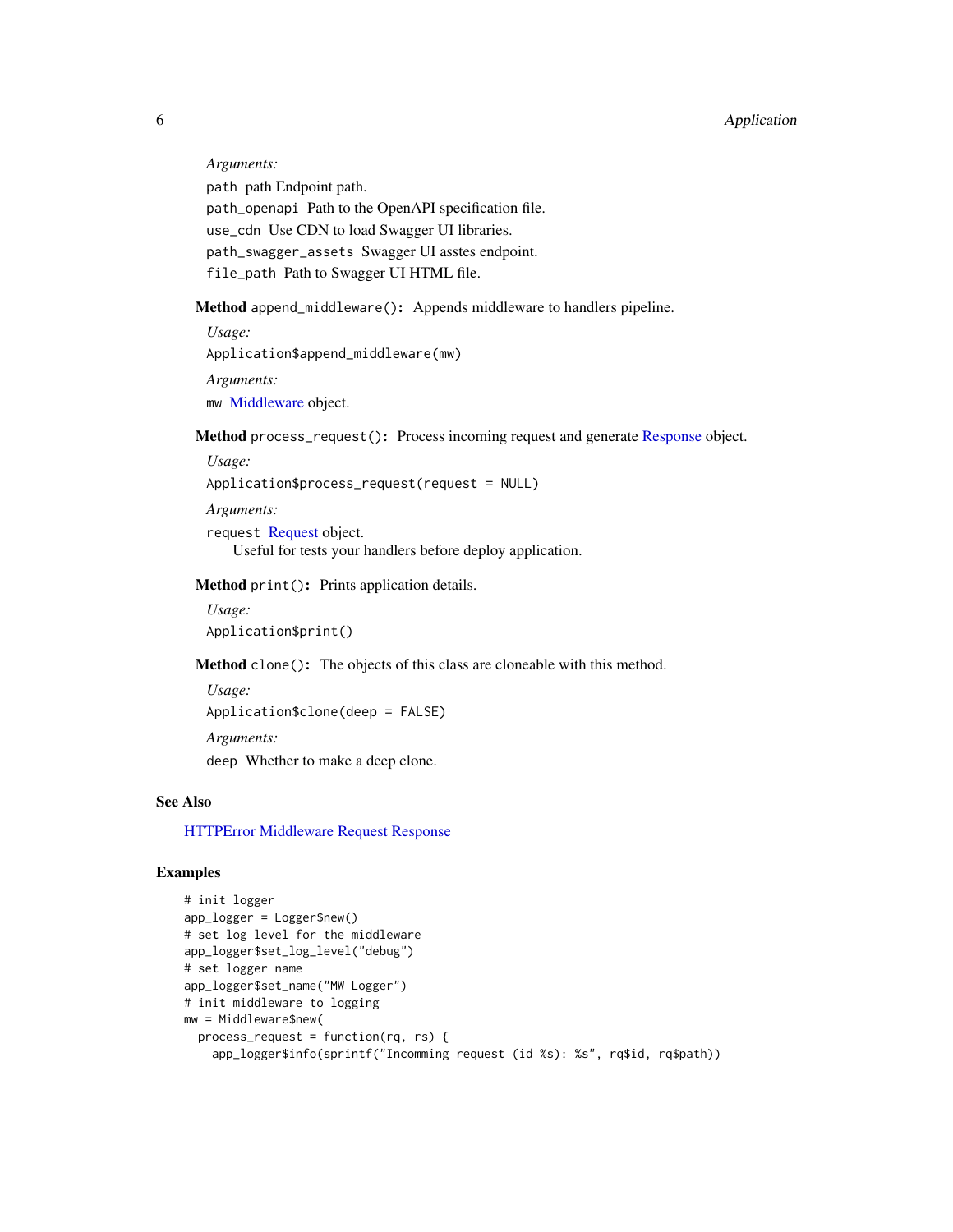```
},
 process_response = function(rq, rs) {
   app_logger$info(sprintf("Outgoing response (id %s): %s", rq$id, rs$status))
 },
 id = "awesome-app-logger"
)
# init application
app = Application$new(middleware = list(mw))# set internal log level
app$logger$set_log_level("error")
# define simply request handler
status_handler = function(rq, rs) {
 rs$set_body("OK")
 rs$set_content_type("text/plain")
 rs$set_status_code(200L)
}
# add route
app$add_get("/status", status_handler, "exact")
# add static file handler
desc_file = system.file("DESCRIPTION", package = "RestRserve")
# add route
app$add_static("/desc", desc_file, "text/plain")
# define say message handler
say_handler = function(rq, rs) {
 who = rq$parameters_path[["user"]]
 msg = rq$parameters_query[["message"]]
 if (is.null(msg)) msg = "Hello"
 rs$set_body(paste(who, "say", dQuote(msg)))
 rs$set_content_type("text/plain")
 rs$set_status_code(200L)
}
# add route
app$add_get("/say/{user}", say_handler, "regex")
# print application info
app
# test app
# simulate requests
not_found_rq = Request$new(path = "/no")
status_rq = Request$new(path = "/status")
desc_rq = Request$new(path = "/desc")
say_rq = Request$new(path = "/say/anonym", parameters_query = list("message" = "Hola"))
# process prepared requests
app$process_request(not_found_rq)
app$process_request(status_rq)
app$process_request(desc_rq)
app$process_request(say_rq)
```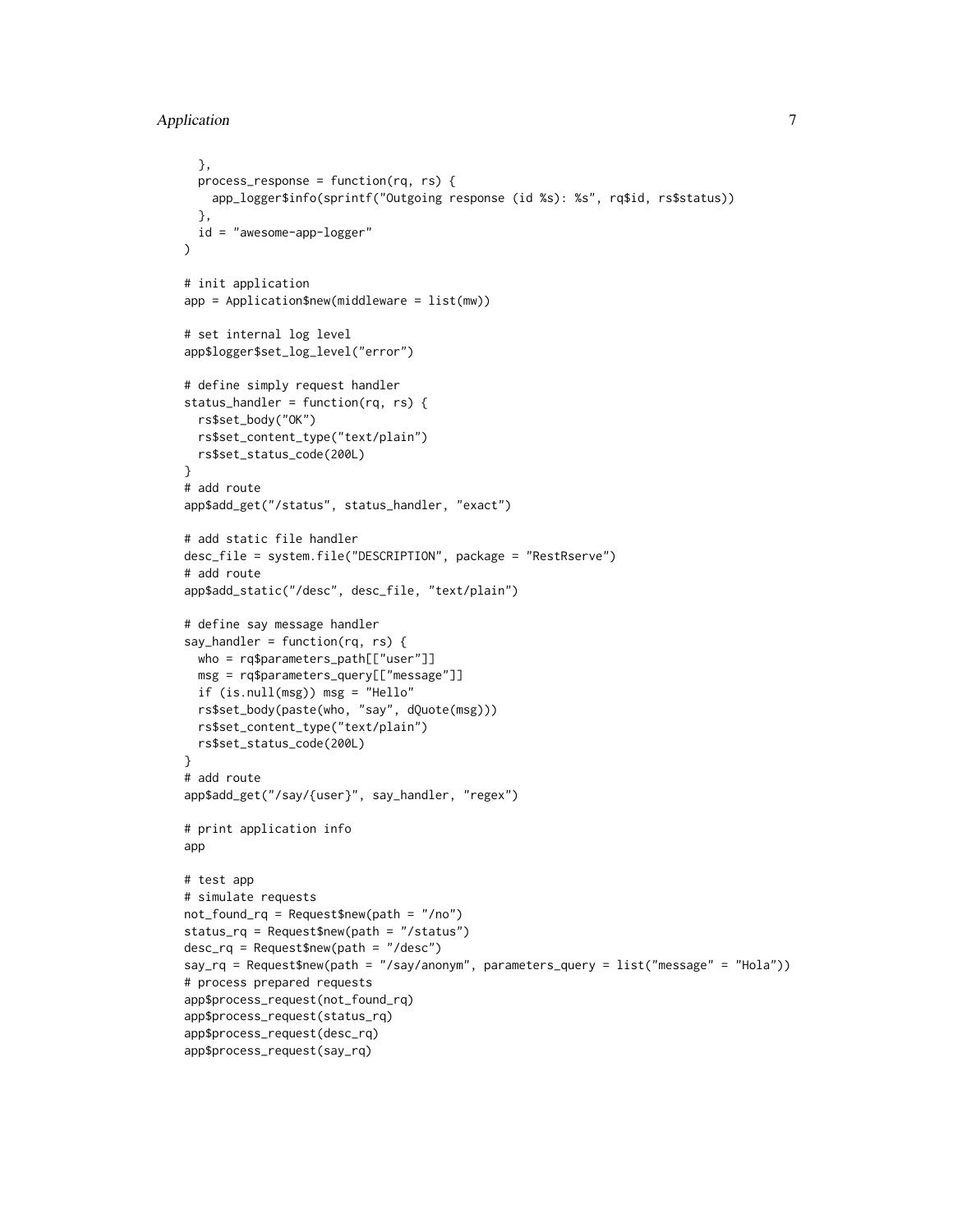```
# run app
backend = BackendRserve$new()
if (interactive()) {
  backend$start(app, 8080)
}
```
<span id="page-7-2"></span>ApplicationProcess *Creates ApplicationProcess object*

# Description

Creates ApplicationProcess to hold PID of the runnung applicaiton.

# Public fields

pid Process identificator.

# Methods

# Public methods:

- [ApplicationProcess\\$new\(\)](#page-2-0)
- [ApplicationProcess\\$kill\(\)](#page-7-1)
- [ApplicationProcess\\$clone\(\)](#page-5-3)

Method new(): Creates ApplicationProcess object

*Usage:* ApplicationProcess\$new(pid) *Arguments:* pid Process identificator.

# <span id="page-7-1"></span>Method kill(): Send signal to process.

```
Usage:
ApplicationProcess$kill(signal = 15L)
Arguments:
signal Singal code.
```
Method clone(): The objects of this class are cloneable with this method.

*Usage:*

ApplicationProcess\$clone(deep = FALSE)

*Arguments:*

deep Whether to make a deep clone.

<span id="page-7-0"></span>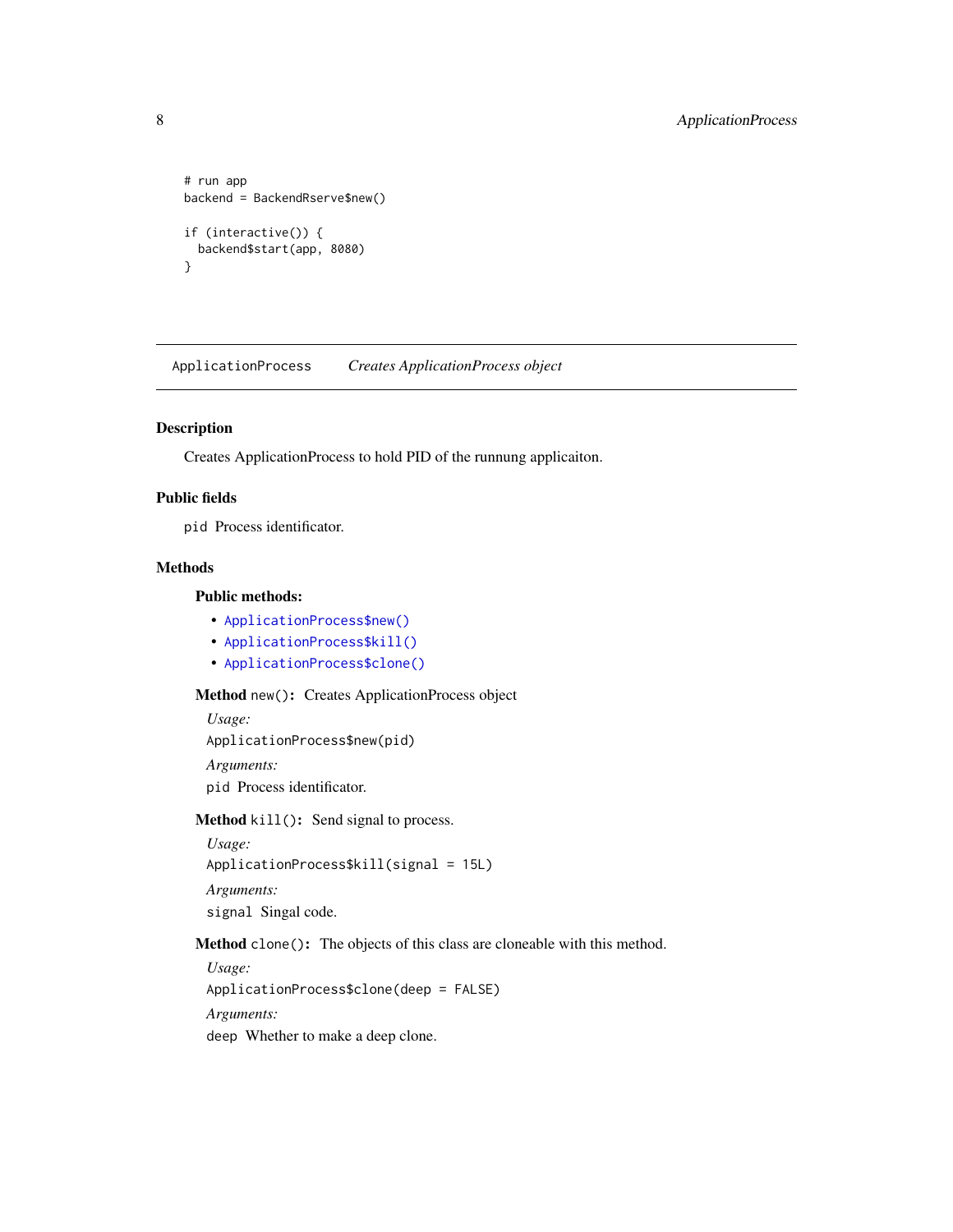<span id="page-8-2"></span><span id="page-8-0"></span>AuthBackendBasic *Basic authorization backend*

#### Description

Creates AuthBackendBasic class object.

# Super class

[RestRserve::AuthBackend](#page-0-0) -> AuthBackendBasic

# Methods

#### Public methods:

- [AuthBackendBasic\\$new\(\)](#page-2-0)
- [AuthBackendBasic\\$authenticate\(\)](#page-8-1)
- [AuthBackendBasic\\$clone\(\)](#page-5-3)

Method new(): Creates AuthBackendBasic class object.

*Usage:*

AuthBackendBasic\$new(FUN)

*Arguments:*

FUN Function to perform authentication which takes two arguments - user and password. Returns boolean - whether access is allowed for a requested user or not.

<span id="page-8-1"></span>Method authenticate(): Provide authentication for the given request.

*Usage:*

AuthBackendBasic\$authenticate(request, response)

*Arguments:*

request [Request](#page-26-1) object.

response [Response](#page-30-1) object.

*Returns:* Boolean - whether access is allowed for a requested user or not.

Method clone(): The objects of this class are cloneable with this method.

*Usage:*

AuthBackendBasic\$clone(deep = FALSE)

*Arguments:*

deep Whether to make a deep clone.

# References

[RFC7617](https://tools.ietf.org/html/rfc7617) [Wikipedia](https://en.wikipedia.org/wiki/Basic_access_authentication)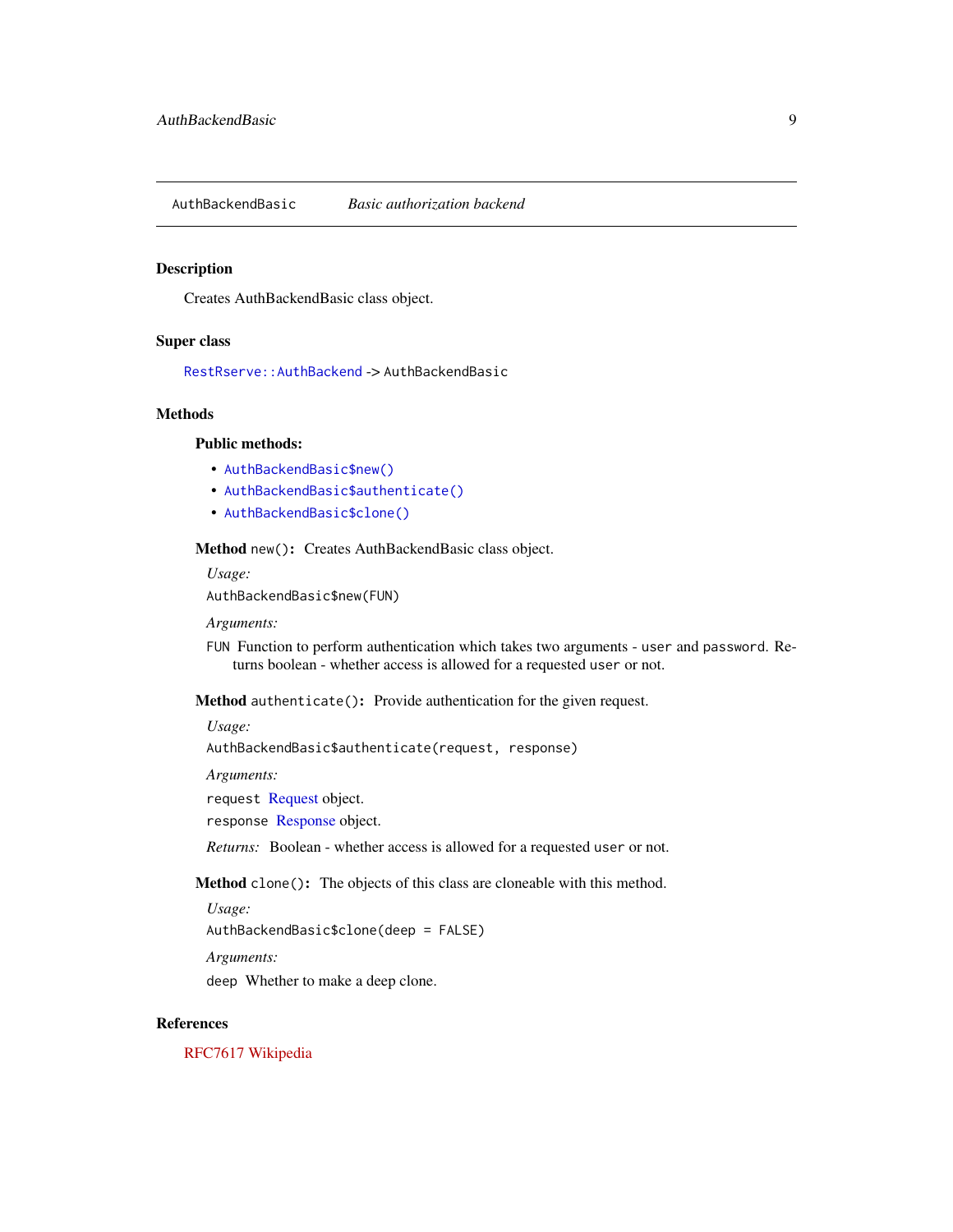# <span id="page-9-0"></span>See Also

[AuthMiddleware](#page-11-1) [Request](#page-26-1) [Response](#page-30-1)

Other AuthBackend: [AuthBackendBearer](#page-9-1), [AuthBackend](#page-0-0), [AuthMiddleware](#page-11-1)

#### Examples

```
# init users database
user_db = list("user-1" = "password-1",
  "user-2" = "password-2"
)
# define authentication handler
auth_fun = function(user, password) {
  if (is.null(user_db[[user]])) return(FALSE) # not found
  if (!identical(user_db[[user]], password)) return(FALSE) # incorrect
  return(TRUE)
}
# init backend
auth_backend = AuthBackendBasic$new(FUN = auth_fun)
# test backend
# define credentials (see RFC)
creds = jsonlite::base64_enc("user-1:password-1")
# generate request headers
h = list("Authorization" = sprintf("Basic %s", creds))
# simulate request
rq = Request$new(path = ''/'', headers = h)# init response object
rs = Response$new()
# perform authentication
auth_backend$authenticate(rq, rs) # TRUE
```
<span id="page-9-1"></span>AuthBackendBearer *Bearer token authorization backend*

# Description

Creates AuthBackendBearer class object.

#### Super class

[RestRserve::AuthBackend](#page-0-0) -> AuthBackendBearer

#### **Methods**

# Public methods:

• [AuthBackendBearer\\$new\(\)](#page-2-0)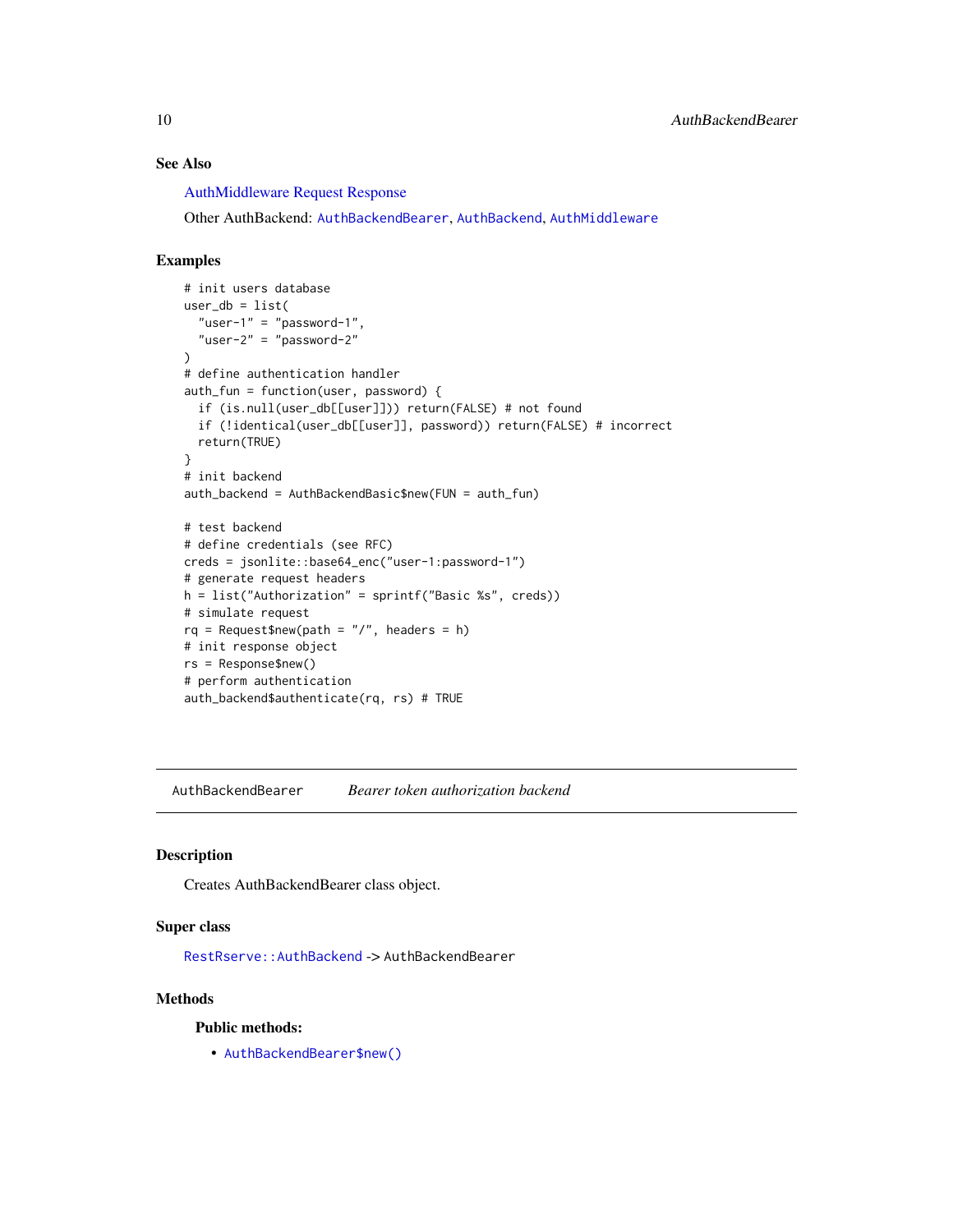# <span id="page-10-0"></span>AuthBackendBearer 11

- [AuthBackendBearer\\$authenticate\(\)](#page-8-1)
- [AuthBackendBearer\\$clone\(\)](#page-5-3)

Method new(): Creates AuthBackendBearer class object.

*Usage:*

AuthBackendBearer\$new(FUN)

*Arguments:*

FUN Function to perform authentication which takes one arguments - token. Returns boolean whether access is allowed for a requested token or not.

Method authenticate(): Provide authentication for the given request.

*Usage:*

AuthBackendBearer\$authenticate(request, response)

*Arguments:*

request [Request](#page-26-1) object.

response [Response](#page-30-1) object.

*Returns:* Boolean - whether access is allowed for a requested user or not.

Method clone(): The objects of this class are cloneable with this method.

```
Usage:
AuthBackendBearer$clone(deep = FALSE)
Arguments:
```
deep Whether to make a deep clone.

#### References

[RFC6750](https://tools.ietf.org/html/rfc6750) [Specification](https://swagger.io/docs/specification/authentication/bearer-authentication/)

# See Also

[AuthMiddleware](#page-11-1) [Request](#page-26-1) [Response](#page-30-1)

Other AuthBackend: [AuthBackendBasic](#page-8-2), [AuthBackend](#page-0-0), [AuthMiddleware](#page-11-1)

# Examples

```
token_db = list("valid-token" = as.POSIXct("2099-12-31", tz = "GMT"),
  "expired-token" = as.POSIXct("1900-01-01", tz = "GMT")
\mathcal{L}auth_fun = function(token) {
 if (is.null(token_db[[token]])) return(FALSE) # not found
 if (Sys.time() > token_db[[token]]) return(FALSE) # expired
 return(TRUE)
}
# init backend
auth_backend = AuthBackendBearer$new(FUN = auth_fun)
```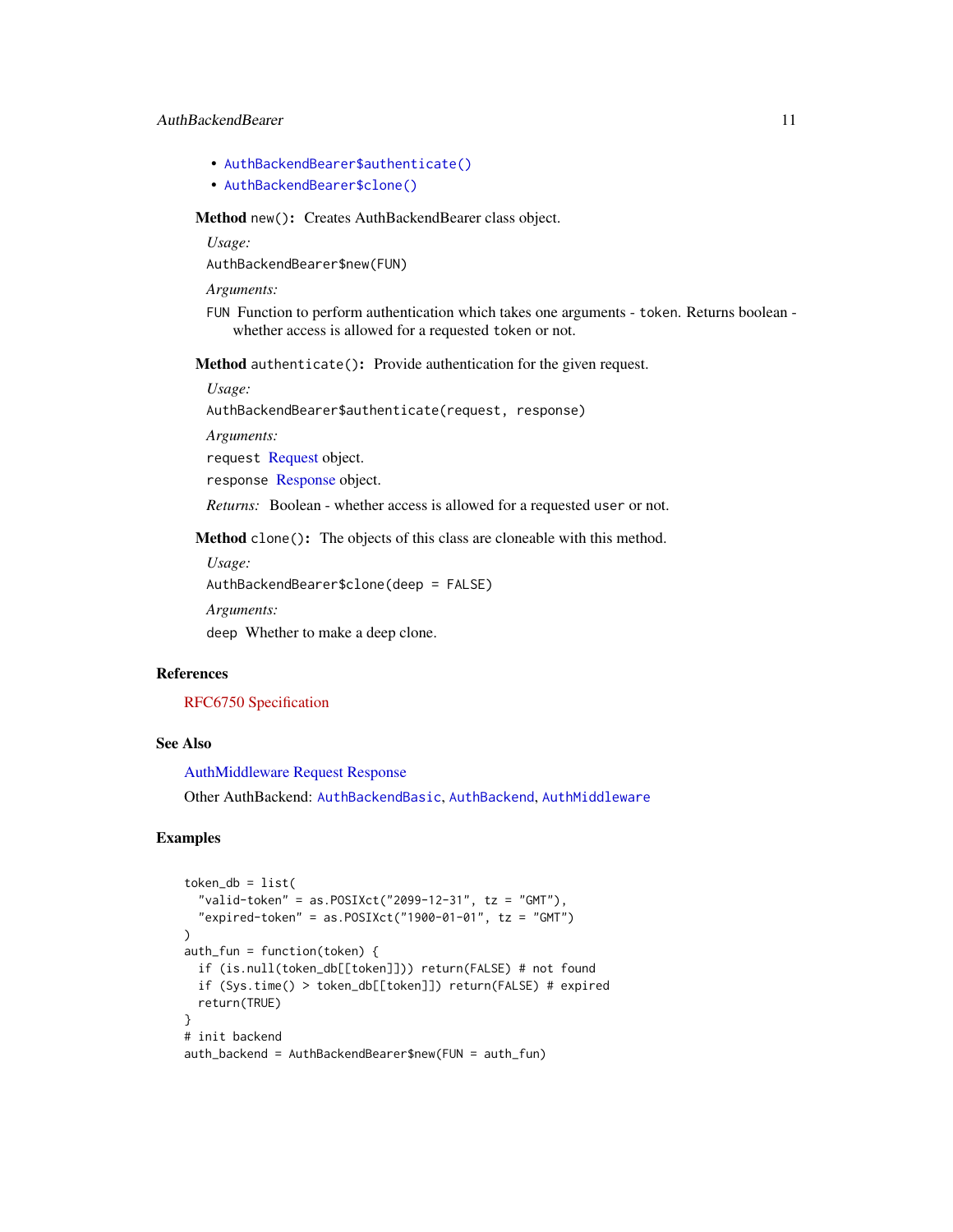```
# test backend
# define credentials (see RFC)
token = "valid-token"
# generate request headers
h = list("Authorization" = sprintf("Bearer %s", token))
# simulate request
rq = Request$new(path = "/", headers = h)# init response object
rs = Response$new()
# perform authentication
auth_backend$authenticate(rq, rs) # TRUE
```
<span id="page-11-1"></span>AuthMiddleware *Creates authorization middleware object*

# Description

Adds various authorizations to [Application.](#page-1-1)

# Super class

[RestRserve::Middleware](#page-0-0) -> AuthMiddleware

# Methods

#### Public methods:

- [AuthMiddleware\\$new\(\)](#page-2-0)
- [AuthMiddleware\\$clone\(\)](#page-5-3)

Method new(): Creeates AuthMiddleware object.

```
Usage:
AuthMiddleware$new(
  auth_backend,
  routes,
  match = "exact",
  id = "AuthMiddleware"
\lambdaArguments:
auth backend Authentication backend.
routes Routes paths to protect.
```
match How routes will be matched: "exact" or "partial" (as prefix). id Middleware id.

Method clone(): The objects of this class are cloneable with this method.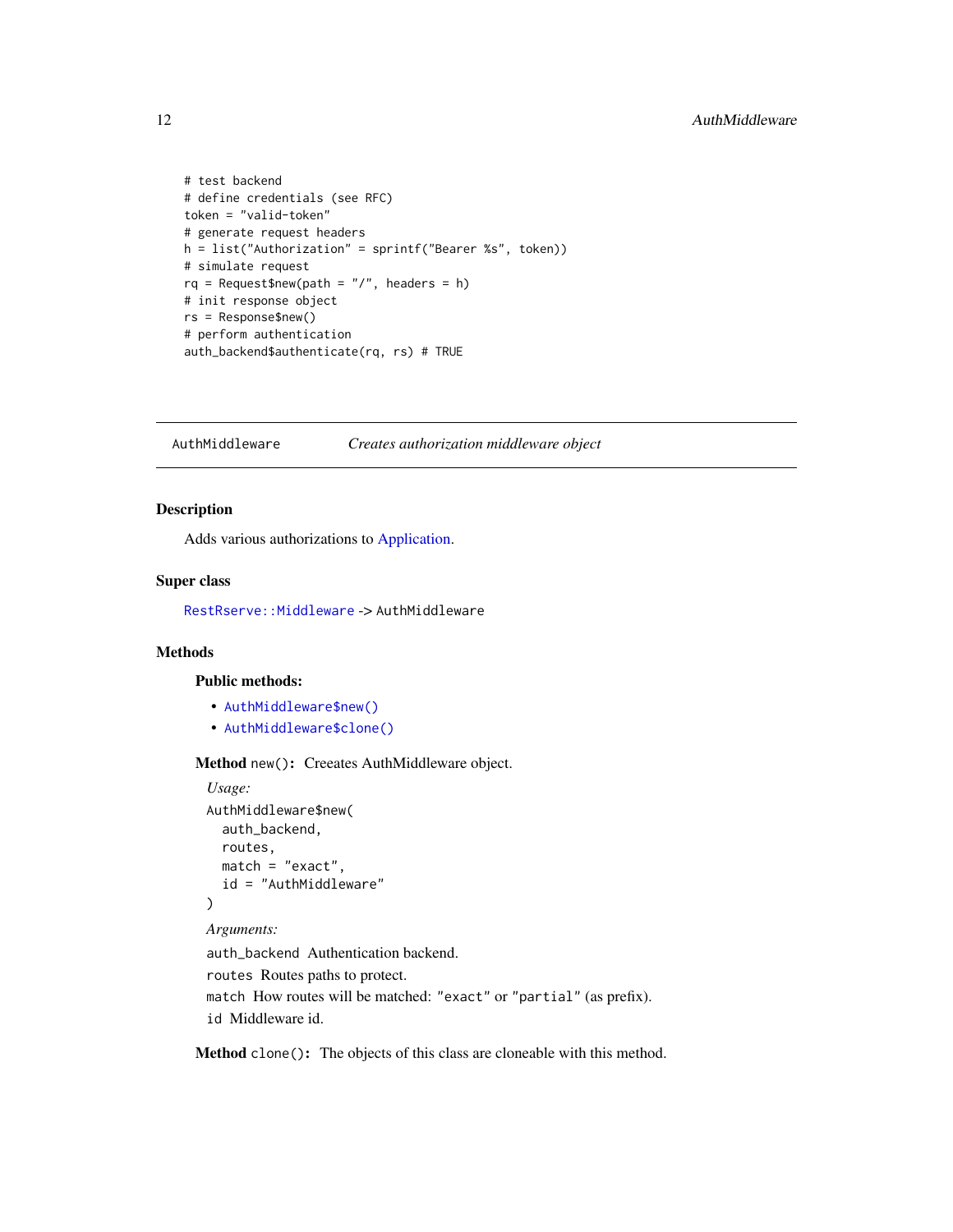# <span id="page-12-0"></span>BackendRserve 13

*Usage:* AuthMiddleware\$clone(deep = FALSE) *Arguments:* deep Whether to make a deep clone.

# See Also

[Middleware](#page-24-1) [Application](#page-1-1) Other AuthBackend: [AuthBackendBasic](#page-8-2), [AuthBackendBearer](#page-9-1), [AuthBackend](#page-0-0)

BackendRserve *Creates Rserve backend for processing HTTP requests*

# Description

Creates BackendRserve object which can start [Application](#page-1-1) using Rserve backend.

# Super class

[RestRserve::Backend](#page-0-0) -> BackendRserve

#### **Methods**

# Public methods:

- [BackendRserve\\$new\(\)](#page-2-0)
- [BackendRserve\\$start\(\)](#page-12-1)
- [BackendRserve\\$set\\_request\(\)](#page-13-0)
- [BackendRserve\\$convert\\_response\(\)](#page-13-1)
- [BackendRserve\\$clone\(\)](#page-5-3)

Method new(): Creates BackendRserve object.

#### *Usage:*

BackendRserve\$new(..., jit\_level = 0L, precompile = FALSE)

*Arguments:*

... Not used at the moment.

jit\_level changes R's byte compiler level to this value before app start. precompile try to use R's byte compiler to pre-compile

<span id="page-12-1"></span>Method start(): Starts RestRserve application from current R session.

*Usage:*

BackendRserve\$start(app, http\_port = 8080, ..., background = FALSE)

*Arguments:*

app [Application](#page-1-1) object.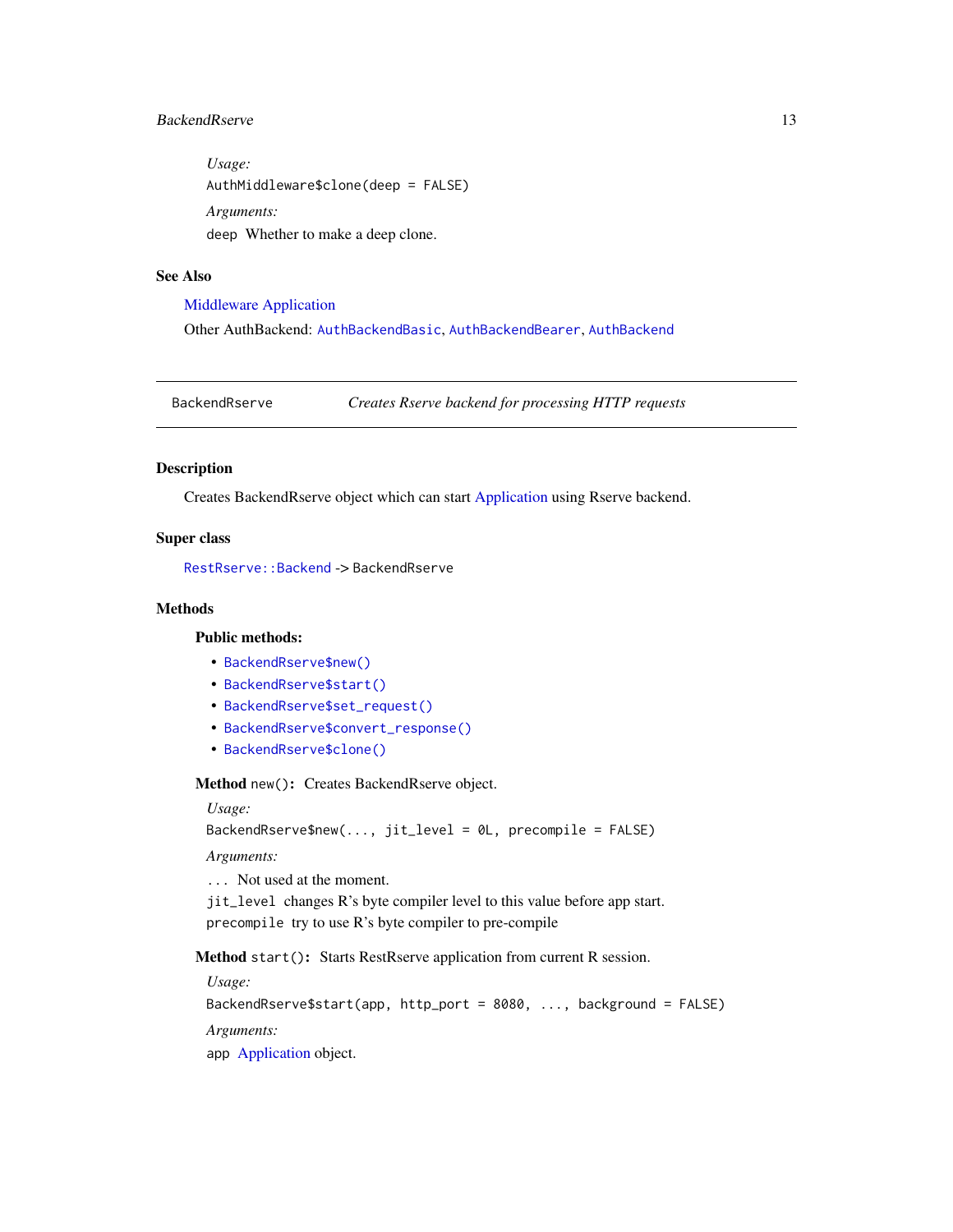- <span id="page-13-2"></span>http\_port HTTP port for application. Negative values (such as -1) means not to expose plain http.
- ... Key-value pairs of the Rserve configuration. If contains "http.port" then http\_port will be silently replaced with its value.

background Whether to try to launch in background process on UNIX.

*Returns:* [ApplicationProcess](#page-7-2) object when background = TRUE.

<span id="page-13-0"></span>Method set\_request(): Parse request and set to it fields.

```
Usage:
BackendRserve$set_request(
  request,
 path = ''/,
 parameters_query = NULL,
  headers = NULL,
 body = NULL
)
```
*Arguments:*

request [Request](#page-26-1) object.

path Character with requested path. Always starts with /.

parameters\_query A named character vector with URL decoded query parameters.

headers Request HTTP headers.

body Request body. Can be NULL, raw vector or named character vector for the URL encoded form (like a parameters\_query parameter).

*Returns:* request modified object.

<span id="page-13-1"></span>Method convert\_response(): Convert self object to Rserve compatible structure.

*Usage:*

BackendRserve\$convert\_response(response)

*Arguments:*

response [Response](#page-30-1) object.

*Returns:* List with the following structure:

- body: can be a character vector of length one or a raw vector. if the character vector is named "file" then the content of a file of that name is the body. If the character vector is named "tmpfile" then the content of a temporary file of that name is the body.
- content-type: must be a character vector of length one or NULL (if present, else default is "text/plain").
- headers: must be a character vector the elements will have CRLF appended and neither Content-type nor Content-length may be used.
- status-code: must be an integer if present (default is 200).

Method clone(): The objects of this class are cloneable with this method.

*Usage:*

BackendRserve\$clone(deep = FALSE)

*Arguments:*

deep Whether to make a deep clone.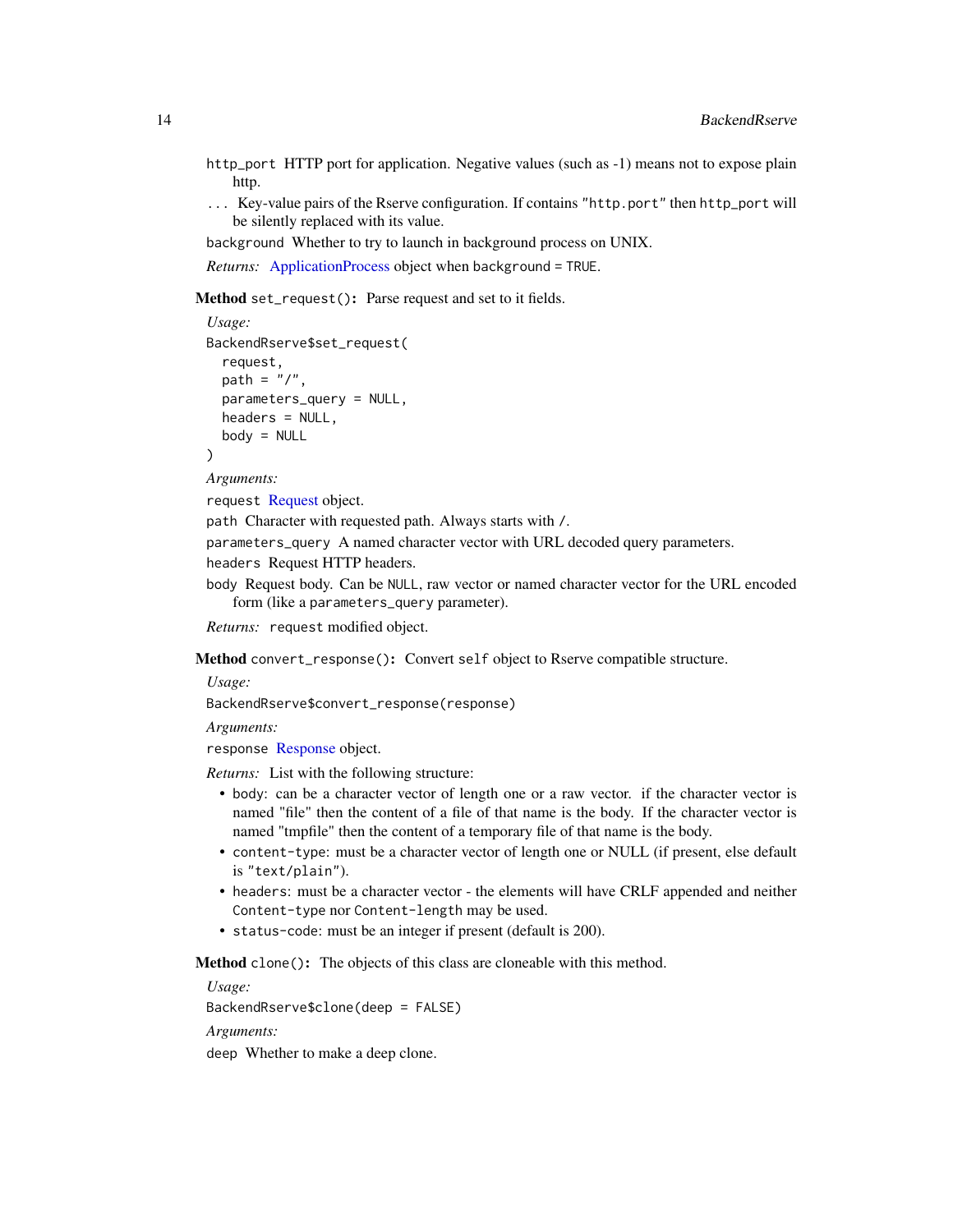# <span id="page-14-0"></span>CORSMiddleware 15

#### References

[See http.c in Rserve](https://github.com/s-u/Rserve/blob/e6b2b6b10e92b6e201d34a05394b2186fda30696/src/http.c#L353-L372)

CORSMiddleware *Creates CORS middleware object*

## **Description**

Adds CORS to [Application.](#page-1-1) CORS Middleware out of the box in RestRserve to turn on/off the CORS Headers on preflight validation from the browser.

Cross Origin Resource Sharing is an additional security check done by moderns browsers to avoid request between different domains. To allow it RestRserve has easy way to enable your CORS policies. By default CORS policies are disabled. So if any request is coming from a different domain will be blocked by the browser as default because RestRserve will not send the headers required by the browser to allow cross site resource sharing. You can change this easy just by providing CORSMiddleware as middleware to the [Application.](#page-1-1)

# Super class

[RestRserve::Middleware](#page-0-0) -> CORSMiddleware

# Methods

#### Public methods:

- [CORSMiddleware\\$new\(\)](#page-2-0)
- [CORSMiddleware\\$clone\(\)](#page-5-3)

Method new(): Creates CORS middleware object

*Usage:*

```
CORSMiddleware$new(routes = "/", match = "partial", id = "CORSMiddleware")
```
*Arguments:*

routes Routes paths to protect.

match How routes will be matched: exact or partial (as prefix).

id Middleware id.

Method clone(): The objects of this class are cloneable with this method.

*Usage:*

CORSMiddleware\$clone(deep = FALSE)

*Arguments:*

deep Whether to make a deep clone.

#### References

[MDN](https://developer.mozilla.org/en/docs/Web/HTTP/CORS)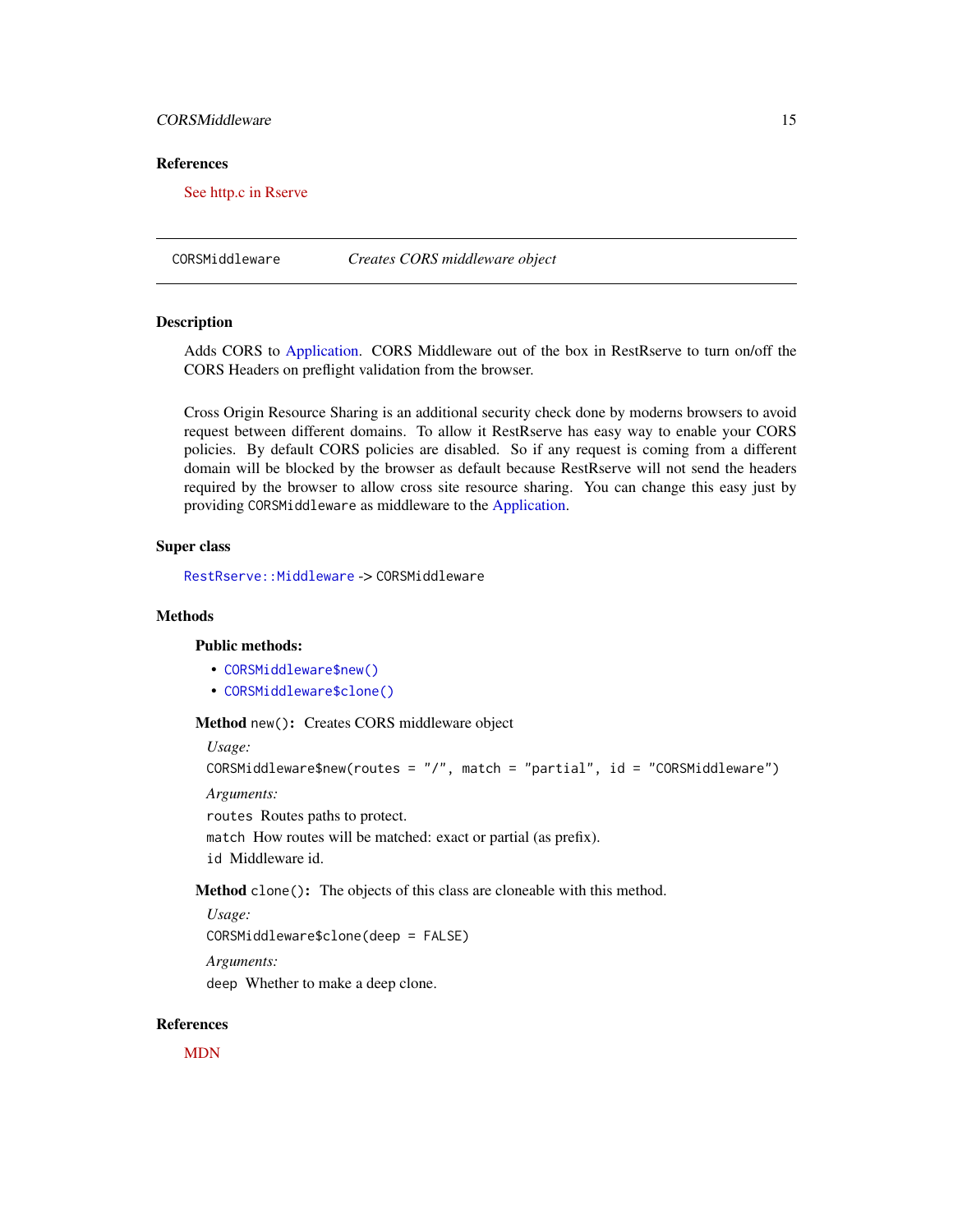## <span id="page-15-0"></span>See Also

[Middleware](#page-24-1) [Application](#page-1-1)

#### Examples

```
app = Application$new(middleware = list(CORSMiddleware$new()))
app$add_post(path = "/hello", FUN = function(req, res) {
 res$set_body("Hello from RestRserve!")
})
app$add_route("/hello", method = "OPTIONS", FUN = function(req, res) {
res$set_header("Allow", "POST, OPTIONS")
})
req = Request$new(
 path = "/hello",
 headers = list("Access-Control-Request-Method" = "POST"),
 method = "OPTIONS"
\lambdaapp$process_request(req)
```
EncodeDecodeMiddleware

*Creates EncodeDecodeMiddleware middleware object*

# Description

Controls how RestRserve encodes and decodes different content types. This middleware is passed by default to the [Application](#page-1-1) constructor.

# Super class

[RestRserve::Middleware](#page-0-0) -> EncodeDecodeMiddleware

# Public fields

ContentHandlers Class which controls how RestRserve encodes and decodes different content types. See [ContentHandlers](#page-0-0) for documentation. User can add new encoding and decoding methods for new content types using set\_encode and set\_decode methods. In theory user can replace it with his own class (see RestRserve:::ContentHandlersFactory). However we believe that in the majority of the cases using [ContentHandlers](#page-0-0) will be enough.

#### **Methods**

#### Public methods:

- [EncodeDecodeMiddleware\\$new\(\)](#page-2-0)
- [EncodeDecodeMiddleware\\$clone\(\)](#page-5-3)

Method new(): Creates EncodeDecodeMiddleware middleware object.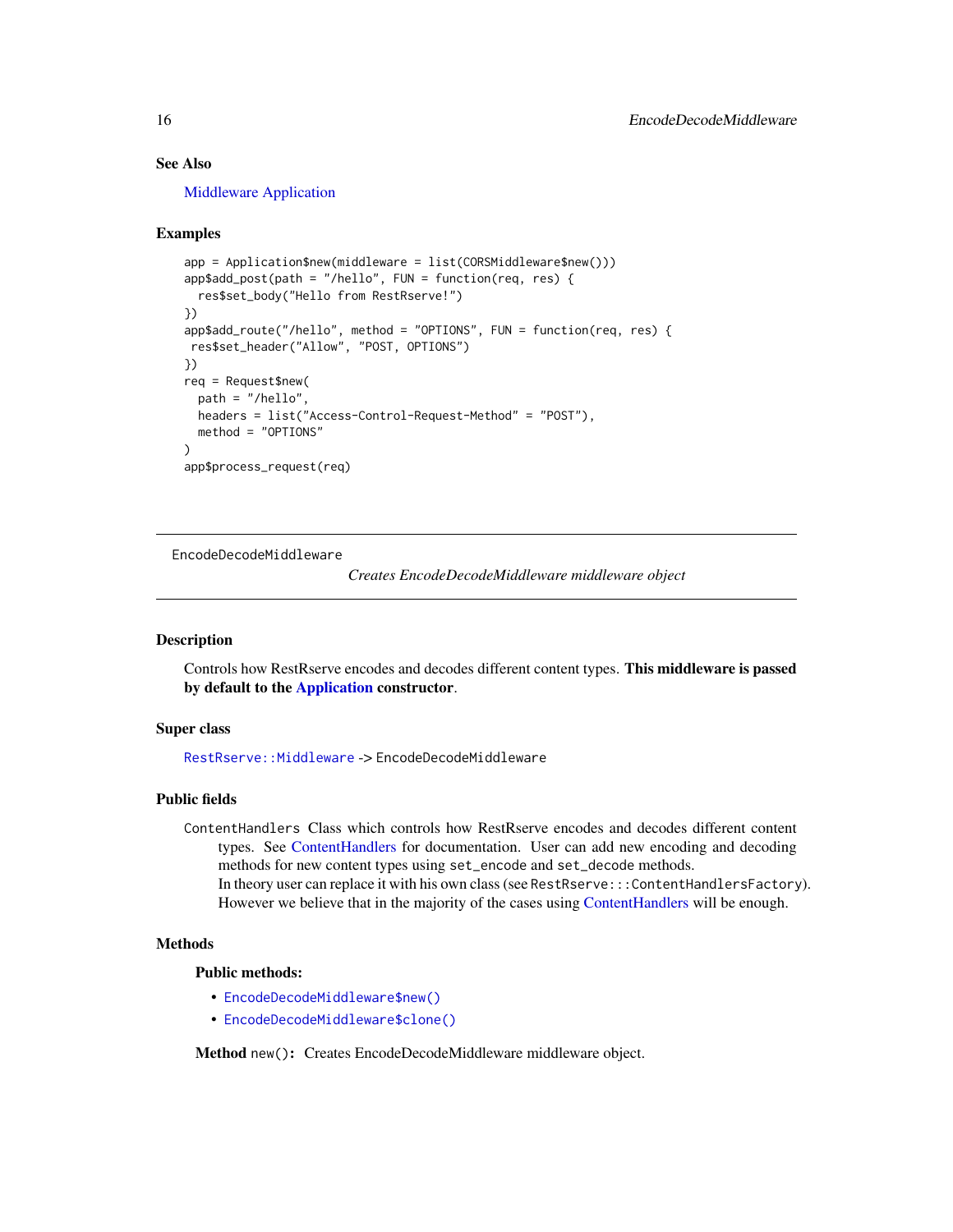# <span id="page-16-0"></span>ETagMiddleware 17

*Usage:*

EncodeDecodeMiddleware\$new(id = "EncodeDecodeMiddleware")

*Arguments:*

id Middleware id.

Method clone(): The objects of this class are cloneable with this method.

*Usage:*

EncodeDecodeMiddleware\$clone(deep = FALSE)

*Arguments:*

deep Whether to make a deep clone.

# See Also

[Middleware](#page-24-1) [Application](#page-1-1) [ContentHandlers](#page-0-0)

ETagMiddleware *Creates ETag middleware object*

#### Description

Adds ETag to an [Application.](#page-1-1)

ETags are header information that enable the caching of content. If enabled, RestRserve will return an ETag (eg a hash of a file) alongside the last time it was modified. When a request is sent, additional headers such as [If-None-Match](https://developer.mozilla.org/en-US/docs/Web/HTTP/Headers/If-None-Match), [If-Match](https://developer.mozilla.org/en-US/docs/Web/HTTP/Headers/If-Match), [If-Modified-Since](https://developer.mozilla.org/en-US/docs/Web/HTTP/Headers/If-Modified-Since), and [If-Unmodified-Since](https://developer.mozilla.org/en-US/docs/Web/HTTP/Headers/If-UnModified-Since), can be passed to the server as well.

If the conditions are met (different hash in case of a If-None-Match header or a later file modification in case of a given If-Modified-Since header), the server does not send the requested file but returns a [304](https://developer.mozilla.org/en-US/docs/Web/HTTP/Status/304) status code, indicating, that the data on the requesting device is up-to-date.

Note that if both headers are provided, the If-None-Match header takes precedence.

Furthermore, the middleware also supports the headers If-Match, which returns the object if the hash matches (it also supports "\*" to always return the file), as well as If-Unmodified-Since, which returns the object if it has not been modified since a certain time. If the conditions are not met, a [412](https://developer.mozilla.org/en-US/docs/Web/HTTP/Status/412) status code is returned (Precondition Failed). See examples below.

#### Super class

[RestRserve::Middleware](#page-0-0) -> EtagMiddleware

# Public fields

hash\_function Function that takes an object or file and computes the hash of it

last\_modified\_function Function that takes an object or file and computes the last time it was modified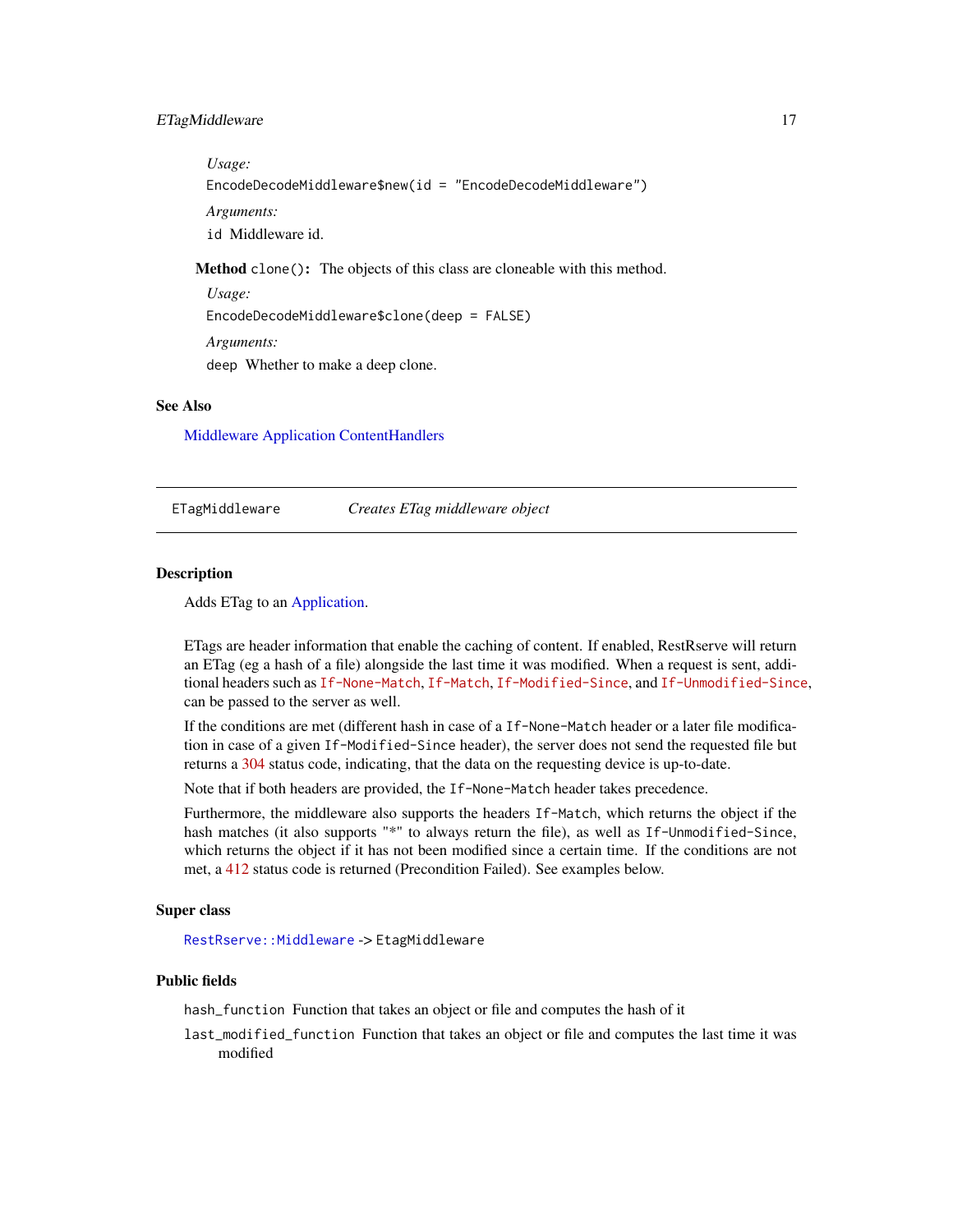# Methods

Public methods:

- [ETagMiddleware\\$new\(\)](#page-2-0)
- [ETagMiddleware\\$clone\(\)](#page-5-3)

Method new(): Creates ETag middleware object

```
Usage:
ETagMiddleware$new(
 routes = \frac{n}{n},
 match = "partial",
  id = "ETagMiddleware",
 hash_function = function(body) { if ("file" %in% names(body)) {
   digest::digest(file = body[["file"]], algo = "crc32") } else {
   digest::digest(body, algo = "crc32") } },
 last_modified_function = function(body) { if ("file" %in% names(body)) {
   as.POSIXlt(file.info(body[["file"]])[["mtime"]], tz = "GMT") } else {
    as.POSIXlt(Sys.time(), tz = "GMT") } }
)
```
#### *Arguments:*

routes Routes paths to protect.

match How routes will be matched: exact or partial (as prefix).

- id Middleware id.
- hash\_function a function that generates the ETag hash. The function takes the body of the response and returns a single character. Default is crc32 using [digest::digest.](#page-0-0)
- last\_modified\_function a function that takes the body of the response and returns the last time this was changed. The default is to take the mtime (last time the file was modified) if its a file, if the body does not contain a file, the current time is returned ( resulting in no caching)

Method clone(): The objects of this class are cloneable with this method.

*Usage:*

ETagMiddleware\$clone(deep = FALSE)

*Arguments:*

deep Whether to make a deep clone.

#### References

[MDN](https://developer.mozilla.org/en/docs/Web/HTTP/Headers/ETag)

#### See Also

[Middleware](#page-24-1) [Application](#page-1-1)

<span id="page-17-0"></span>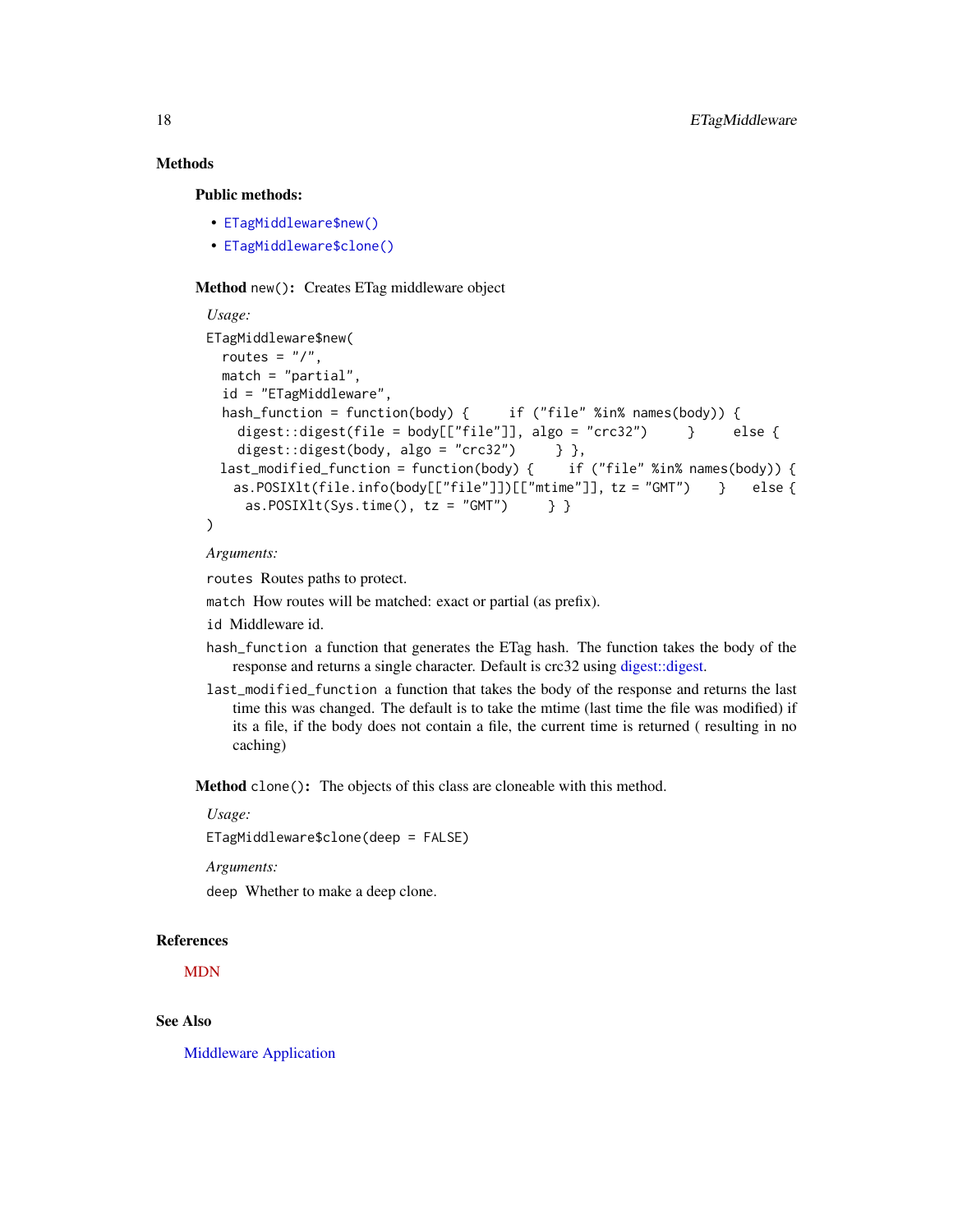# ETagMiddleware 19

#### Examples

```
#############################################################################
# setup a static directory with ETag caching
static_dir = file.path(tempdir(), "static")
if (!dir.exists(static_dir)) dir.create(static_dir)
file_path = file.path(static_dir, "example.txt")
writeLines("Hello World", file_path)
# get the time the file was last modified in UTC time
last_modified = as.POSIXlt(file.info(file_path)[["mtime"]], tz = "UTC")
file_hash = digest::digest(file = file_path, algo = "crc32")
time_fmt = "%a, %d %b %Y %H:%M:%S GMT"
#############################################################################
# setup the Application with the ETag Middleware
app = Application$new()
app$append_middleware(ETagMiddleware$new())
app$add_static(path = "/", static_dir)
#############################################################################
# Example Requests
# Request the file returns the file with ETag headers
req = Request$new(path = "/example.txt")
# note that it also returns the Last-Modified and ETag headers
app$process_request(req)
# provide matching hash of the file in the If-None-Match header to check Etag
# => 304 Not Modified (Can be cached)
req = Request$new(path = "/example.txt",
                  headers = list("If-None-Match" = file_hash))
# note status_code 304 Not Modified
app$process_request(req)
# provide a wrong hash, returns the file normally
req = Request$new(path = "/example.txt",
                  headers = list("If-None-Match" = "WRONG HASH"))
app$process_request(req)
# alternatively, you can provide a timestamp in the If-Modified-Since header
# => 304 Not Modified (Can be cached)
modified_since = format(last_modified + 1, time_fmt)
```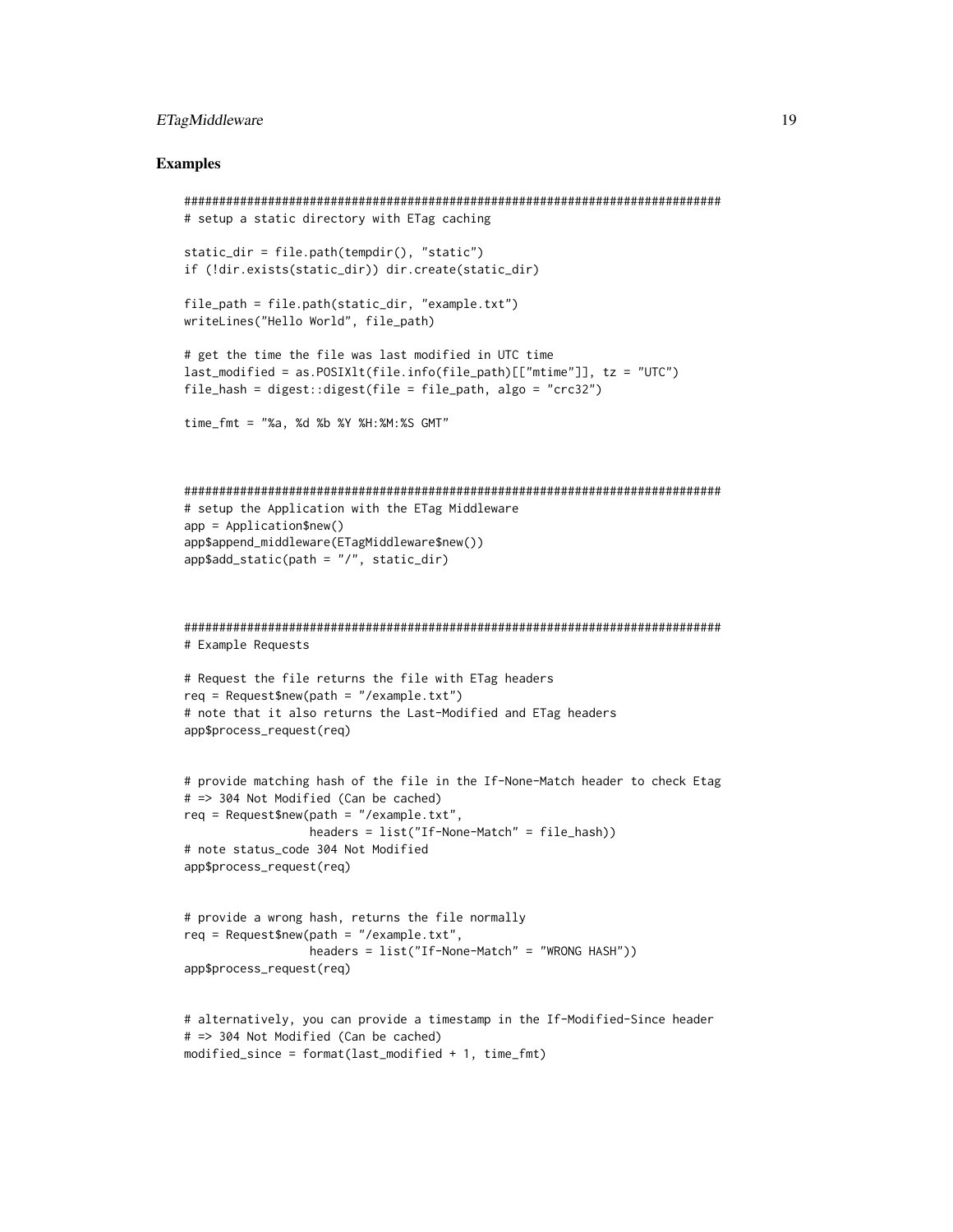```
req = Request$new(path = "/example.txt",
                 headers = list("If-Modified-Since" = modified_since))
app$process_request(req)
# provide both headers: If-None-Match takes precedence
# in this case:
# - if none match => modified (No cache)
# - if modified since => NOT MODIFIED (cached)
# => Overall: modified = no cache
modified_since = format(last_modified + 1, time_fmt)
req = Request$new(path = "/example.txt",
                  headers = list("If-None-Match" = "CLEARLY WRONG",
                                 "If-Modified-Since" = modified_since))
app$process_request(req)
# provide matching hash of the file in the If-Match header to check Etag
# => 412 Precondition Failed
req = Request$new(path = "/example.txt",
                 headers = list("If-Match" = "OTHER HASH"))
# note status_code 412 Precondition Failed
app$process_request(req)
# Use If-Unmodified-Since
unmodified_since = format(last_model - 1, time\_fmt)req = Request$new(path = "/example.txt",
                 headers = list("If-Unmodified-Since" = unmodified_since)
)
# note status_code 412 Precondition Failed
app$process_request(req)
#############################################################################
# use an alternative hash function (use name of the file)
hash\_on\_filename = function(x) x# also use an alternate last_modified time function
always_1900 = function(x) as.POSIXlt("1900-01-01 12:34:56", tz = "GMT")# setup the app again
app = Application$new(middleware = list(
 ETagMiddleware$new(hash_function = hash_on_filename,
                     last_modified_function = always_1900)
))
app$add\_static(path = "/", file\_path = static\_dir)# test the requests
```
req = Request\$new(path = "/example.txt")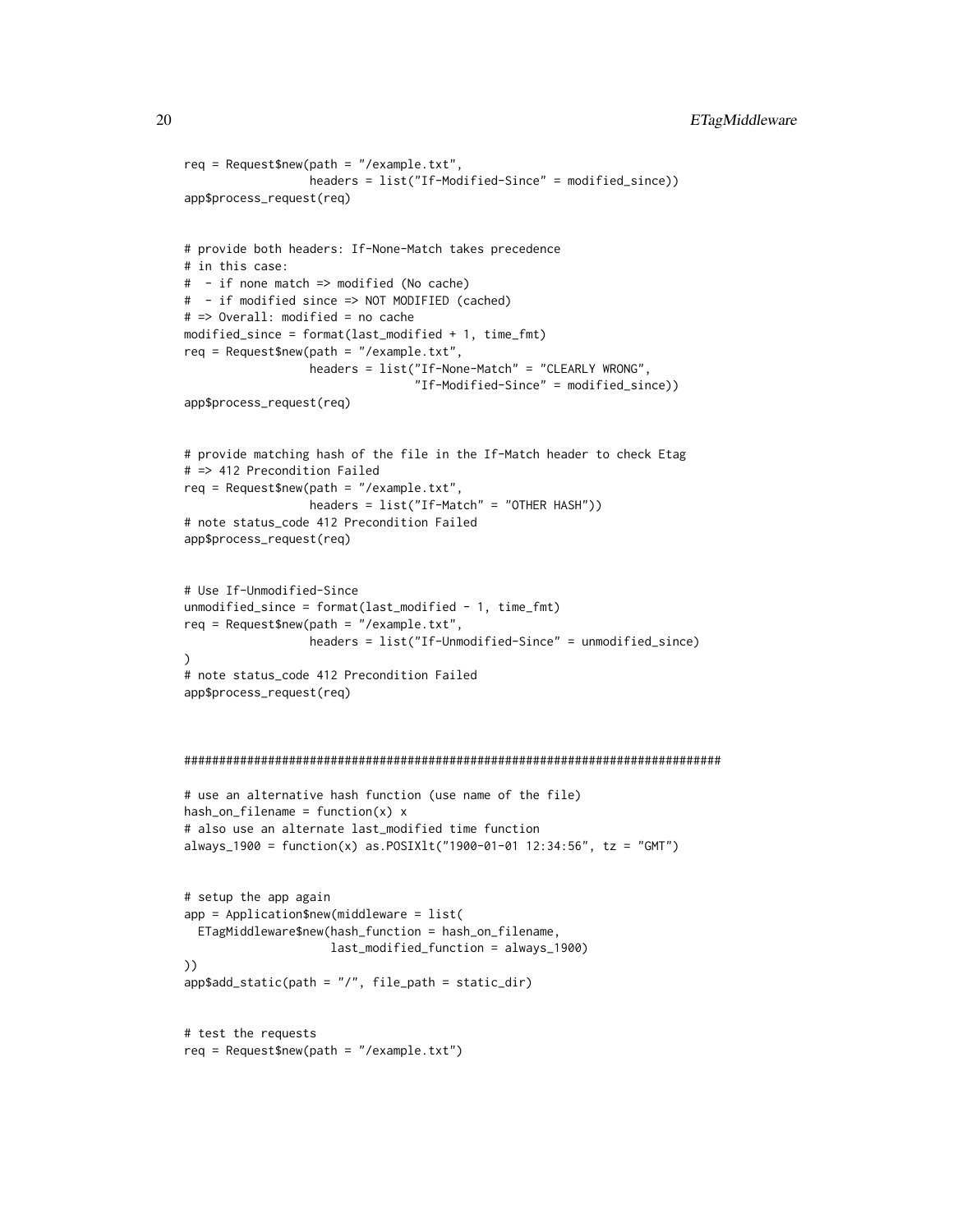# <span id="page-20-0"></span>HTTPDate-class 21

```
(res = app$process_request(req))
filename = res$body[["file"]]
req = Request$new(path = "/example.txt",
                 headers = list("If-None-Match" = filename))
app$process_request(req)
```
HTTPDate-class *HTTP Date class*

# **Description**

Conversions between POSIXct to HTTP Date objects.

#### Arguments

from numeric, POSIXct or HTTPDate object.

# References

[RFC7231](https://tools.ietf.org/html/rfc7231#section-7.1.1.1) [MDN](https://developer.mozilla.org/en-US/docs/Web/HTTP/Headers/Date)

# Examples

```
# convert POSIXct to HTTP date string
as(0, "HTTPDate") # Thu, 01 Jan 1970 00:00:00 GMT
as(Sys.time(), "HTTPDate")
# parse HTTP date string to POSIXct
dt = "Thu, 01 Jan 1970 00:00:00 GMT"
class(dt) = "HTTPDate"
as(dt, "POSIXct")
```
IDE-hints *request and reponse placeholders for IDE hints*

# Description

request and reponse placeholders for IDE hints

# Usage

.req

.res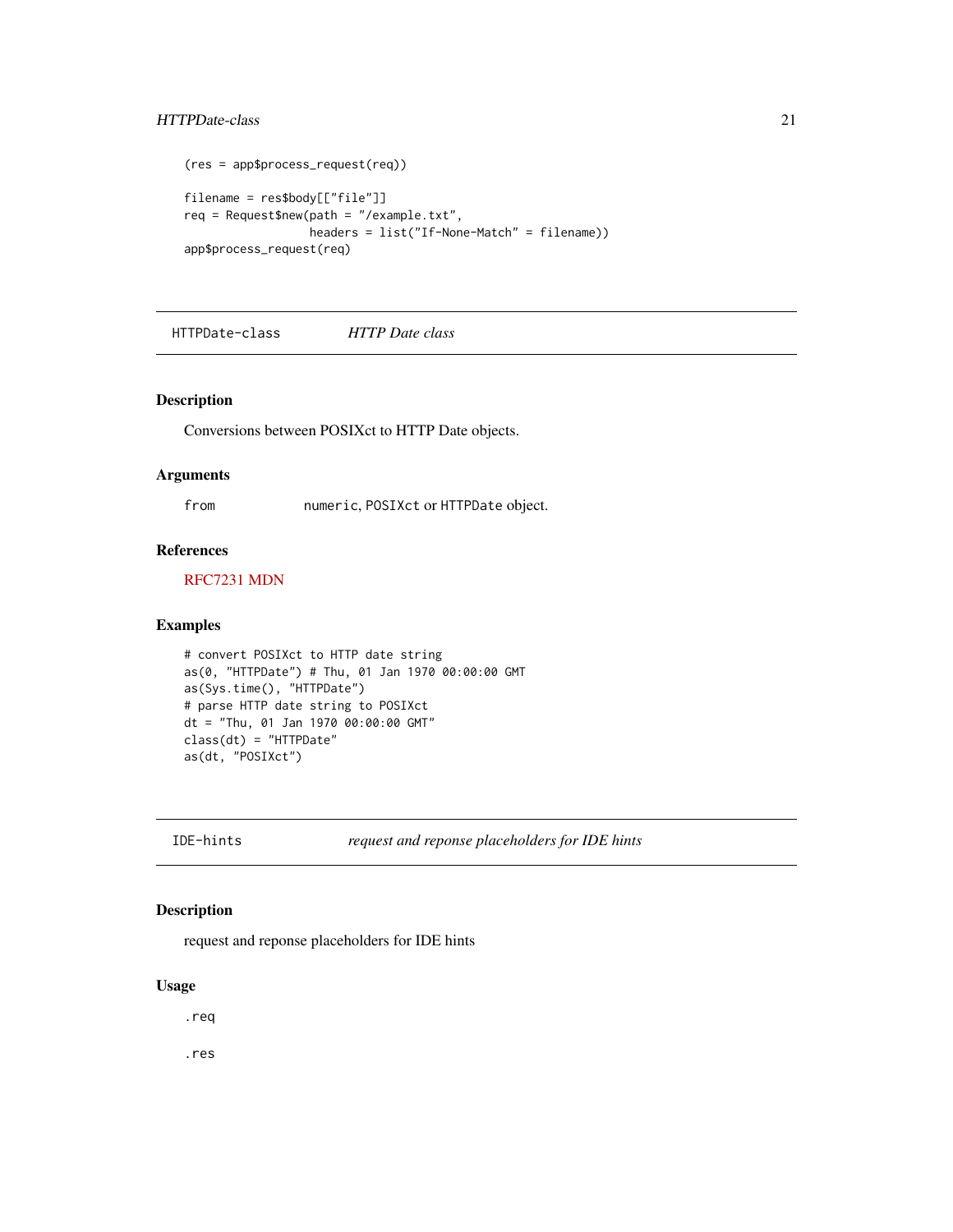#### <span id="page-21-0"></span>22 Logger

# Format

An object of class Request (inherits from R6) of length 28. An object of class Response (inherits from R6) of length 26.

#### See Also

#### [Request](#page-26-1) [Response](#page-30-1)

#### Examples

library(RestRserve)

```
app = Application$new()
app$add_get("/foo", FUN = function(.req, .res) {
 # since .res is a dummy instance of Response class
 # exported by RestRserve
 # IDE facilitates with autocompletion!
 .res$set_body("bar")
 # in the same time all the modifications happen with local objects
 # so you get right results in the end
})
response = app$process_request(Request$new(path = "/foo"))
response$body
```
Logger *Simple logging utility*

# Description

Creates Logger object which can be used for logging with different level of verbosity. Log messages are in JSON format.

#### Methods

# Public methods:

- [Logger\\$new\(\)](#page-2-0)
- [Logger\\$set\\_name\(\)](#page-22-0)
- [Logger\\$set\\_log\\_level\(\)](#page-22-1)
- [Logger\\$set\\_printer\(\)](#page-22-2)
- [Logger\\$trace\(\)](#page-22-3)
- [Logger\\$debug\(\)](#page-22-4)
- [Logger\\$info\(\)](#page-23-0)
- [Logger\\$warn\(\)](#page-23-1)
- [Logger\\$error\(\)](#page-23-2)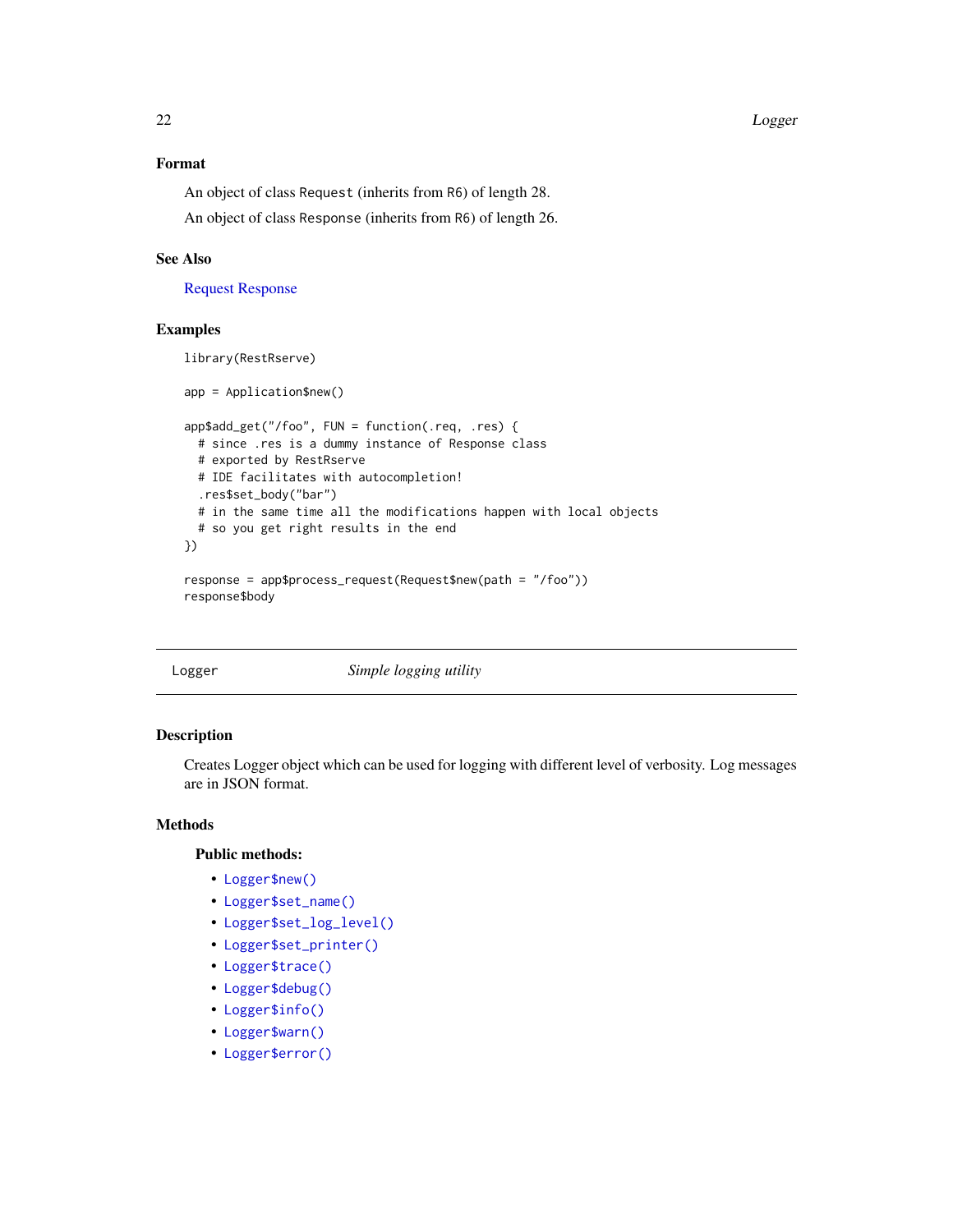#### **Logger** 23

```
• Logger$fatal()
```

```
• Logger$clone()
```
Method new(): Creates Logger object.

```
Usage:
Logger$new(
 level = c("info", "fatal", "error", "warn", "debug", "trace", "off", "all"),
 name = "ROOT".
 printer = NULL
\lambda
```
*Arguments:*

level Log level. Allowed values: info, fatal, error, warn, debug, trace, off, all.

```
name Logger name.
```
printer Logger with sink defined by printer function. It should have signature function(timestamp, level, logge By default when printer = NULL logger writes message in JSON format to stdout.

<span id="page-22-0"></span>Method set\_name(): Sets logger name.

*Usage:* Logger\$set\_name(name = "ROOT") *Arguments:* name Logger name.

<span id="page-22-1"></span>Method set\_log\_level(): Sets log level.

```
Usage:
Logger$set_log_level(
 level = c("info", "fatal", "error", "warn", "debug", "trace", "off", "all")
)
```
*Arguments:*

level Log level. Allowed values: info, fatal, error, warn, debug, trace, off, all.

<span id="page-22-2"></span>Method set\_printer(): Sets function which defines how to print logs.

*Usage:*

Logger\$set\_printer(FUN = NULL)

*Arguments:*

FUN Printer function. Should be a function with 6 formal arguments: timestamp, level, logger\_name, pid, message.

<span id="page-22-3"></span>Method trace(): Write trace message.

```
Usage:
Logger$trace(msg, ...)
Arguments:
```
msg Log message.

<span id="page-22-4"></span>... Additionals params.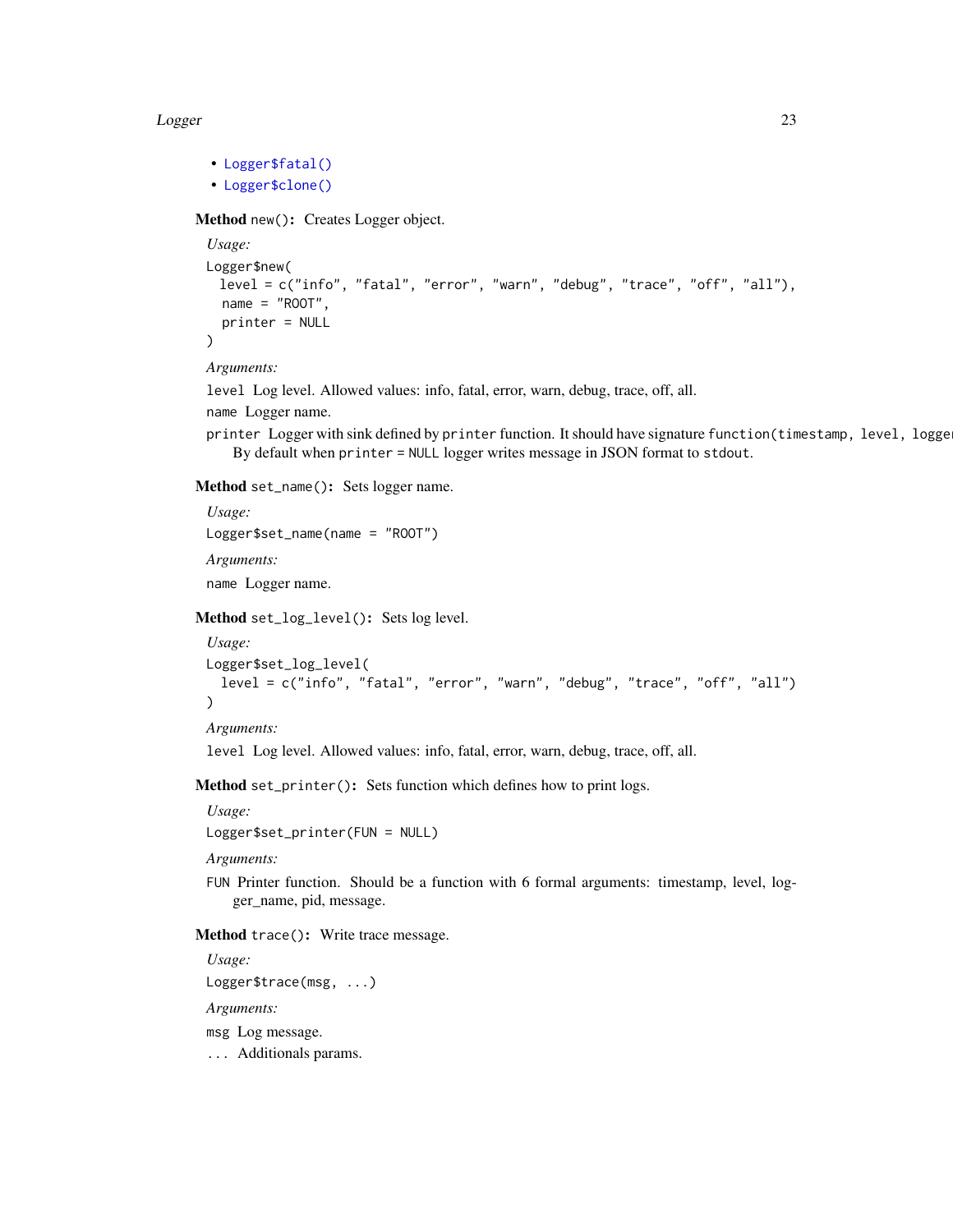# <span id="page-23-4"></span>Method debug(): Write debug message.

```
Usage:
Logger$debug(msg, ...)
Arguments:
msg Log message.
... Additionals params.
```
# <span id="page-23-0"></span>Method info(): Write information message.

```
Usage:
Logger$info(msg, ...)
Arguments:
msg Log message.
... Additionals params.
```
# <span id="page-23-1"></span>Method warn(): Write warning message.

*Usage:* Logger\$warn(msg, ...) *Arguments:* msg Log message. ... Additionals params.

# <span id="page-23-2"></span>Method error(): Write error message.

*Usage:* Logger\$error(msg, ...) *Arguments:* msg Log message. ... Additionals params.

# <span id="page-23-3"></span>Method fatal(): Write fatal error message.

```
Usage:
Logger$fatal(msg, ...)
Arguments:
msg Log message.
... Additionals params.
```
Method clone(): The objects of this class are cloneable with this method.

*Usage:* Logger\$clone(deep = FALSE) *Arguments:* deep Whether to make a deep clone.

# See Also

[lgr::Logger](#page-0-0)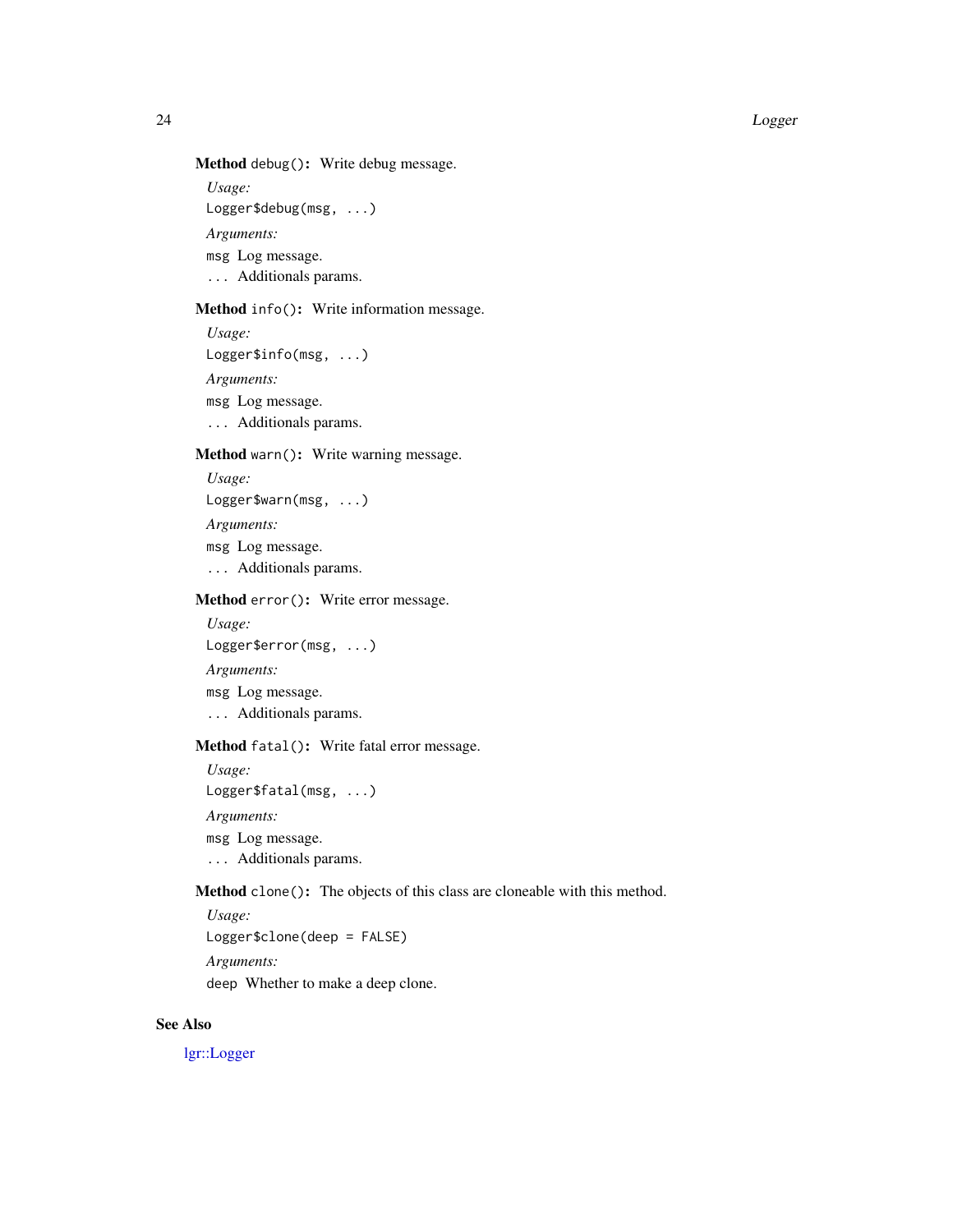#### <span id="page-24-0"></span>Middleware 25

#### Examples

```
# init logger
logger = Logger$new("info")
# write info message
logger$info("hello world")
# write extended log entry
logger$info("", context = list(message = "hello world", code = 0L))
```
<span id="page-24-1"></span>

Middleware *Creates middleware object*

#### Description

Creates Middleware object.

Middleware is a very useful concept which allows to perform preprocessing of requests and postprocessing of responses. Middleware has an access to both request and response objects and can modify them. This way each request can be checked/modified before passing handler and response can be post processed (for example this way we developer can set up custom error messages).

# Public fields

process\_request Function which takes 2 arguments - request and response objects (class [Re](#page-26-1)[quest](#page-26-1) and [Response](#page-30-1) correspondingly) and modify request and response or throw exception using [HTTPError](#page-0-0) helper.

Function is called before request is routed to handler.

Usually process\_request is used to perform logging, check authorization, etc.

process\_response Function which takes 2 arguments - request and response objects (class [Re](#page-26-1)[quest](#page-26-1) and [Response](#page-30-1) correspondingly) and modify request and response or throw exception using [HTTPError](#page-0-0) helper.

Function is called after request is processed by handler. Usually process\_response is used to perform logging, custom error handling, etc.

id Middleware id.

# Methods

Public methods:

- [Middleware\\$new\(\)](#page-2-0)
- [Middleware\\$clone\(\)](#page-5-3)

Method new(): Creates middleware object

```
Usage:
Middleware$new(
  process_request = function(request, response) TRUE,
  process_response = function(request, response) TRUE,
  id = "Middleware"
)
```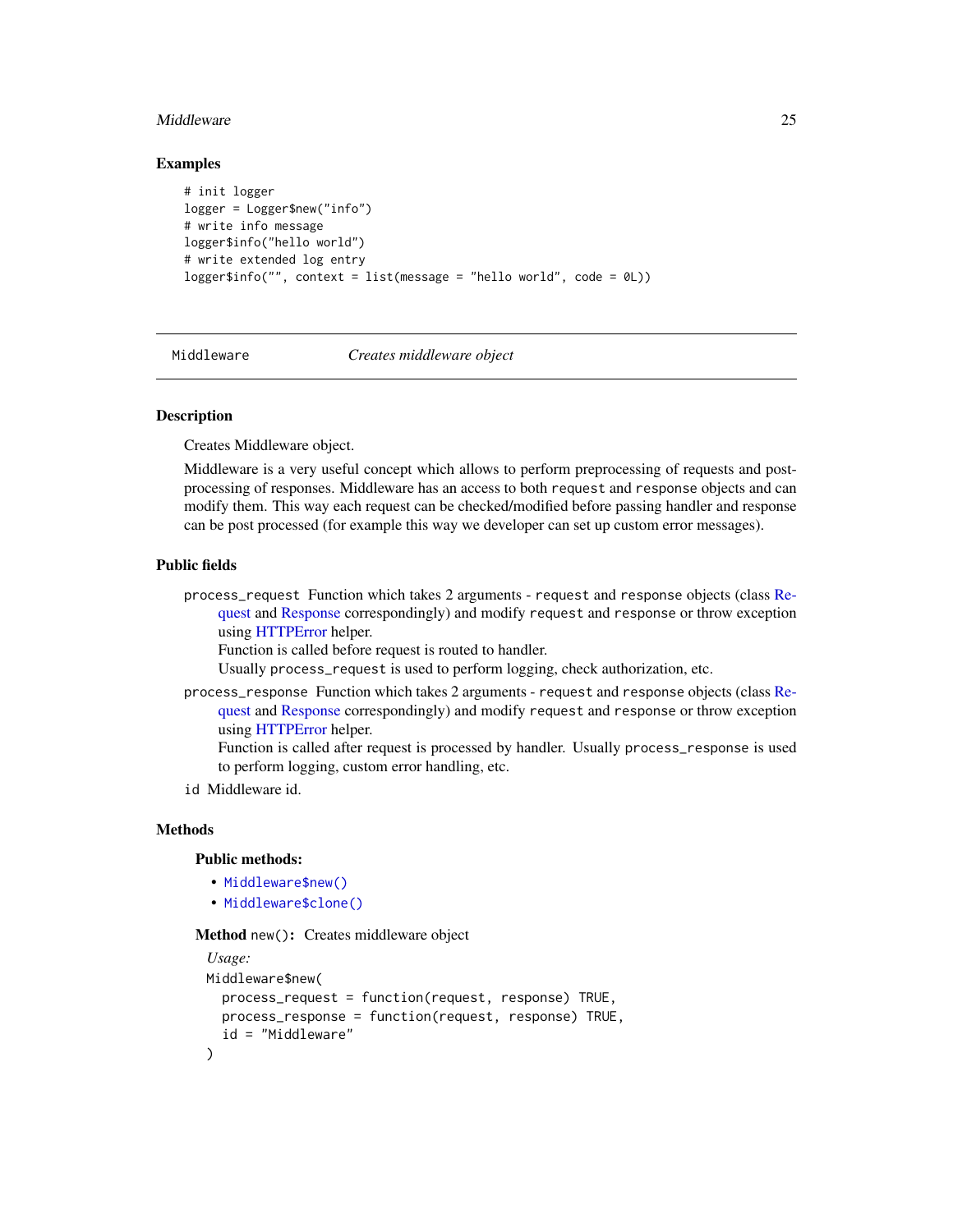#### <span id="page-25-0"></span>*Arguments:*

- process\_request Modify request or response objects or throw exception using [HTTPError] helper. This function evaluate before router handler called.
- process\_response Modify request or response objects or throw exception using [HTTPError] helper. This function evaluate after router handler called.
- id Middleware id.
- Method clone(): The objects of this class are cloneable with this method.

*Usage:* Middleware\$clone(deep = FALSE) *Arguments:*

deep Whether to make a deep clone.

#### See Also

[Request](#page-26-1) [Response](#page-30-1) [Application](#page-1-1)

#### raise *Interrupts request processing*

#### Description

Interrupts request processing and signals RestRserve to return HTTPError

#### Usage

raise(x)

# Arguments

x instance of [Response.](#page-30-1) Can be created using [HTTPError.](#page-0-0) see examples.

# Value

None - stops execution of the current expression and executes an error action.

# See Also

# [HTTPError](#page-0-0) [Application](#page-1-1)

#### Examples

```
# catch exception
res = try(raise(HTTPError$bad_request()), silent = TRUE)
cond = attr(res, "condition")
# response is a valid Response instace
identical(cond$response$body$error, "400 Bad Request")
```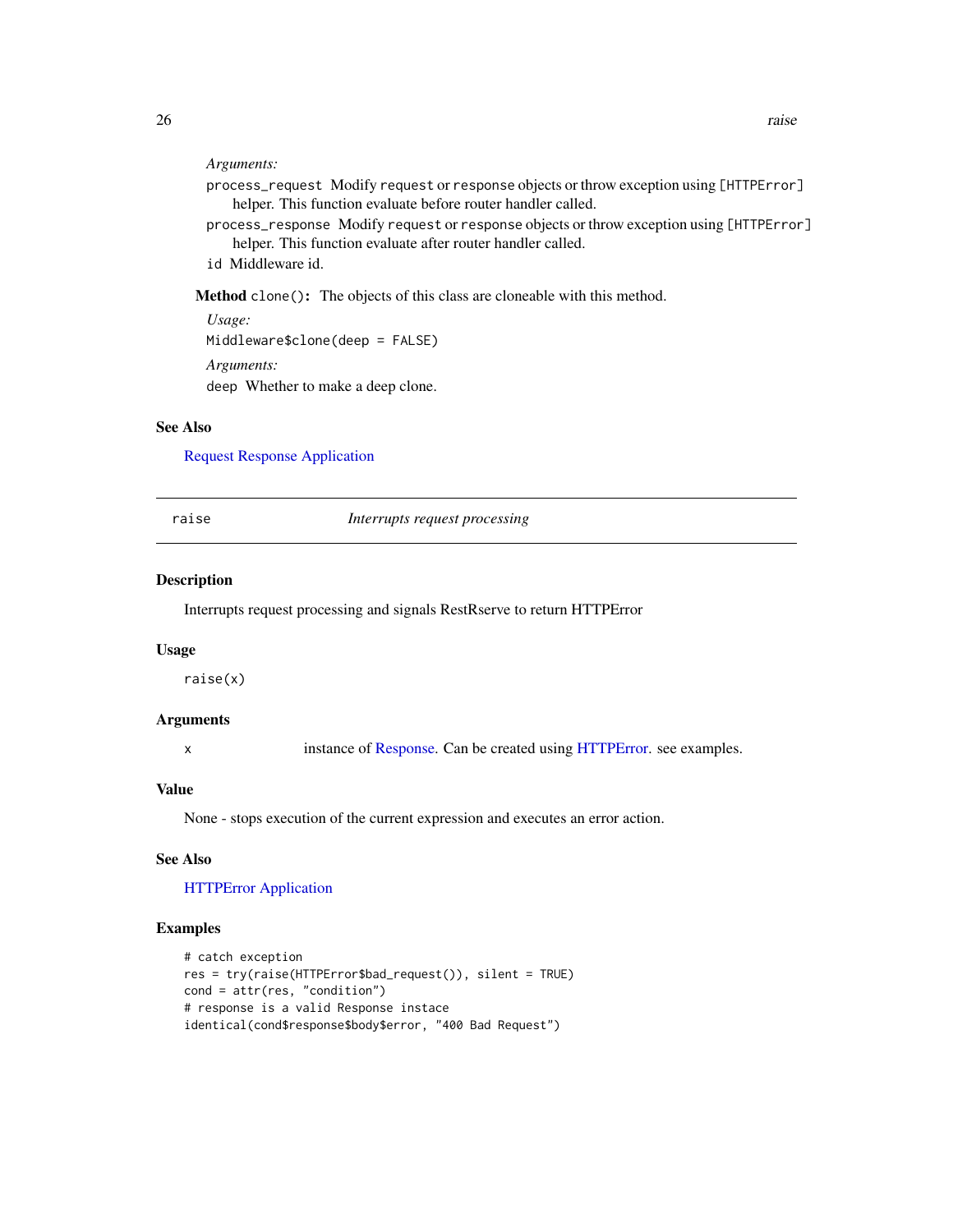<span id="page-26-1"></span><span id="page-26-0"></span>

#### Description

Called internally for handling incoming requests from Rserve side. Also useful for testing.

#### Public fields

path Request path.

method Request HTTP method.

headers Request headers.

cookies Request cookies.

context Environment to store any data. Can be used in middlewares.

content\_type Request body content type.

body Request body.

parameters\_query Request query parameters.

parameters\_body Request body parameters.

parameters\_path List of parameters extracted from templated path after routing. For example if we have some handler listening at /job/{job\_id} and we are receiving request at /job/1 then parameters\_path will be  $list(job_id = "1")$ .

It is important to understand that parameters\_path will be available (not empty) only after request will reach handler.

This effectively means that parameters\_path can be used inside handler and response middleware (but not request middleware!).

files Structure which contains positions and lengths of files for the multipart body.

decode Function to decode body for the specific content type.

#### Active bindings

id Automatically generated UUID for each request. Read only.

date Request Date header converted to POSIXct.

accept Splitted Accept request header.

accept\_json Request accepts JSON response.

accept\_xml Request accepts XML response.

#### Methods

#### Public methods:

- [Request\\$new\(\)](#page-2-0)
- [Request\\$set\\_id\(\)](#page-27-0)
- [Request\\$reset\(\)](#page-27-1)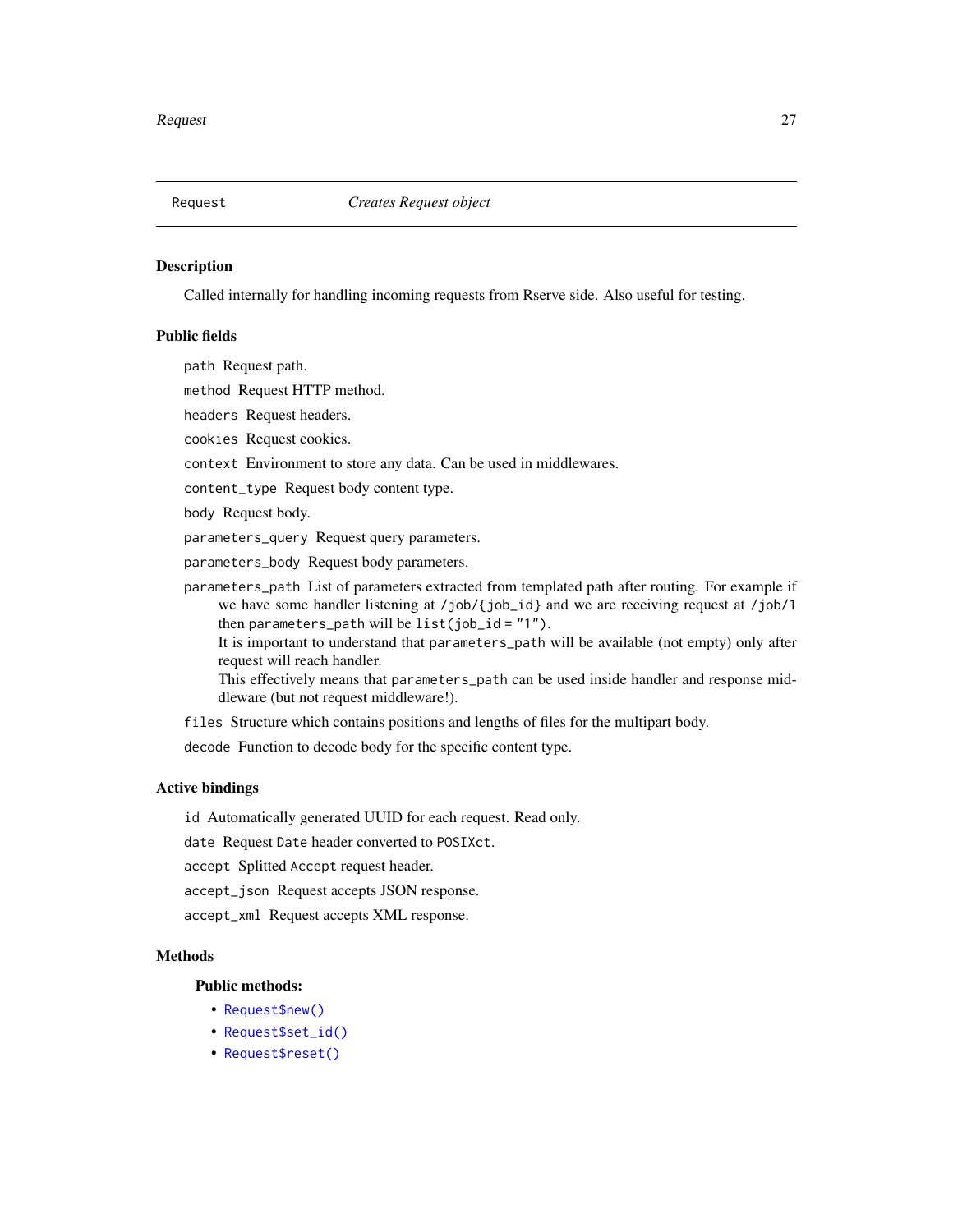28 Request and the contract of the contract of the contract of the contract of the contract of the contract of the contract of the contract of the contract of the contract of the contract of the contract of the contract of

- [Request\\$get\\_header\(\)](#page-28-0)
- [Request\\$get\\_param\\_query\(\)](#page-28-1)
- [Request\\$get\\_param\\_body\(\)](#page-28-2)
- [Request\\$get\\_param\\_path\(\)](#page-28-3)
- [Request\\$get\\_file\(\)](#page-28-4)
- [Request\\$print\(\)](#page-5-2)
- [Request\\$clone\(\)](#page-5-3)

#### Method new(): Creates Request object

```
Usage:
Request$new(
 path = "/",
 method = c("GET", "HEAD", "POST", "PUT", "DELETE", "CONNECT", "OPTIONS", "TRACE",
    "PATCH"),
 parameters_query = list(),
 parameters_body = list(),
 headers = list(),
 body = NULL,
 cookies = list(),content_type = NULL,
 decode = NULL,...
)
```
*Arguments:*

path Character with requested path. Always starts with /.

method Request HTTP method.

parameters\_query A named list with URL decoded query parameters.

- parameters\_body A named list with URL decoded body parameters. This field is helpful when request is a urlencoded form or a multipart form.
- headers Request HTTP headers represented as named list.

body Request body. Can be anything and in conjunction with content\_type defines how HTTP body will be represented.

- cookies Cookies represented as named list. Note that cookies should be provided explicitly they won't be derived from headers.
- content\_type HTTP content type. Note that content\_type should be provided explicitly it won't be derived from headers.

decode Function to decode body for the specific content type.

... Not used at this moment.

# <span id="page-27-0"></span>Method set\_id(): Set request id.

*Usage:*

Request\$set\_id(id = uuid::UUIDgenerate(TRUE))

*Arguments:*

<span id="page-27-1"></span>id Request id.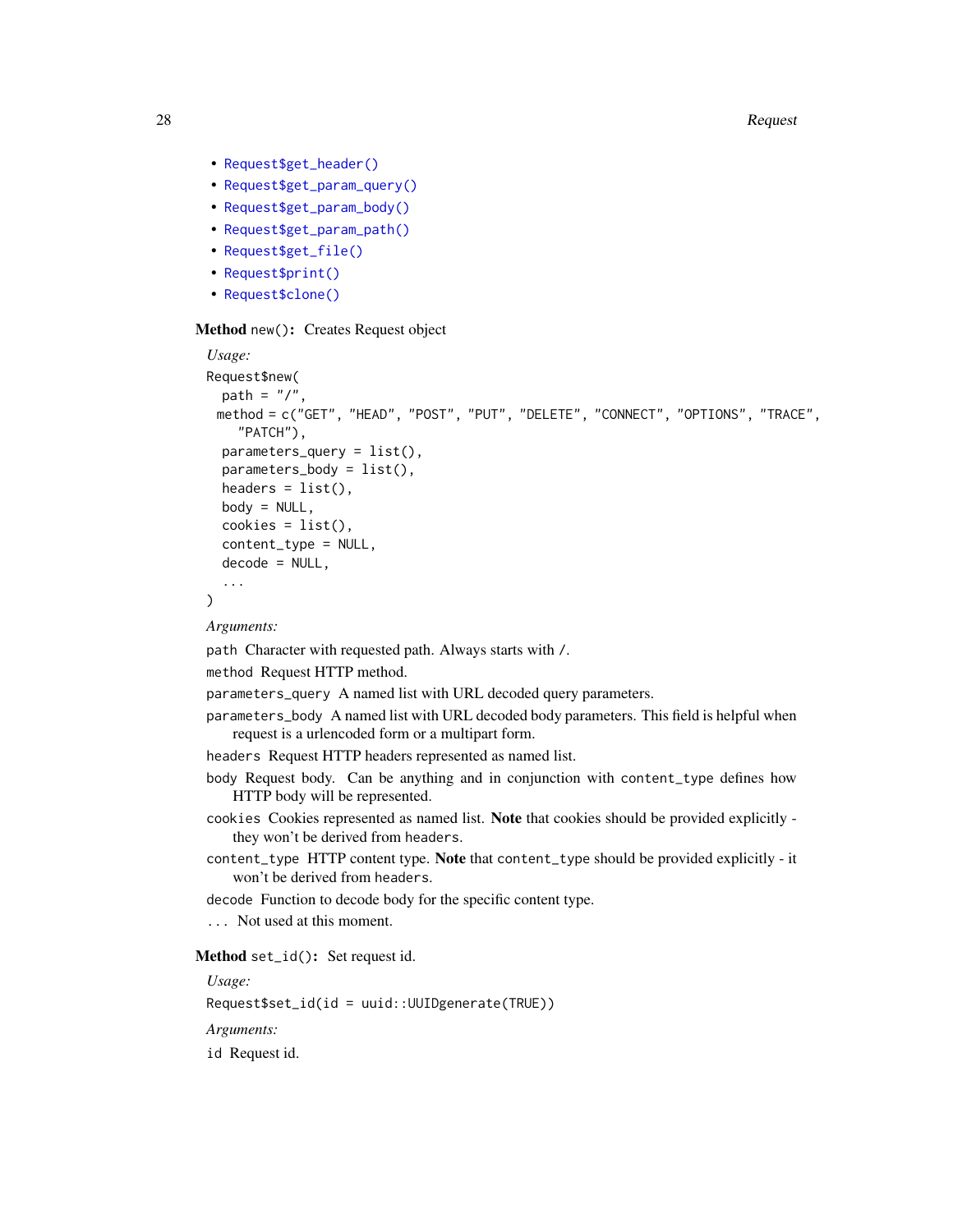#### Request 29

Method reset(): Resets request object. This is not useful for end user, but useful for RestRserve internals - resetting R6 class is much faster then initialize it.

```
Usage:
Request$reset()
```
<span id="page-28-0"></span>Method get\_header(): Get HTTP response header value. If requested header is empty returns default.

*Usage:* Request\$get\_header(name, default = NULL) *Arguments:*

name Header field name. default Default value if header does not exists.

*Returns:* Header field values (character string).

# <span id="page-28-1"></span>Method get\_param\_query(): Get request query parameter by name.

*Usage:* Request\$get\_param\_query(name) *Arguments:* name Query parameter name. *Returns:* Query parameter value (character string).

# <span id="page-28-2"></span>Method get\_param\_body(): Get request body parameter by name.

*Usage:* Request\$get\_param\_body(name) *Arguments:* name Body field name. *Returns:* Body field value.

#### <span id="page-28-3"></span>Method get\_param\_path(): Get templated path parameter by name.

*Usage:* Request\$get\_param\_path(name)

*Arguments:*

name Path parameter name.

*Returns:* Path parameter value.

# <span id="page-28-4"></span>Method get\_file(): Extract specific file from multipart body.

*Usage:*

Request\$get\_file(name)

*Arguments:*

name Body file name.

*Returns:* Raw vector with filname and content-type attributes.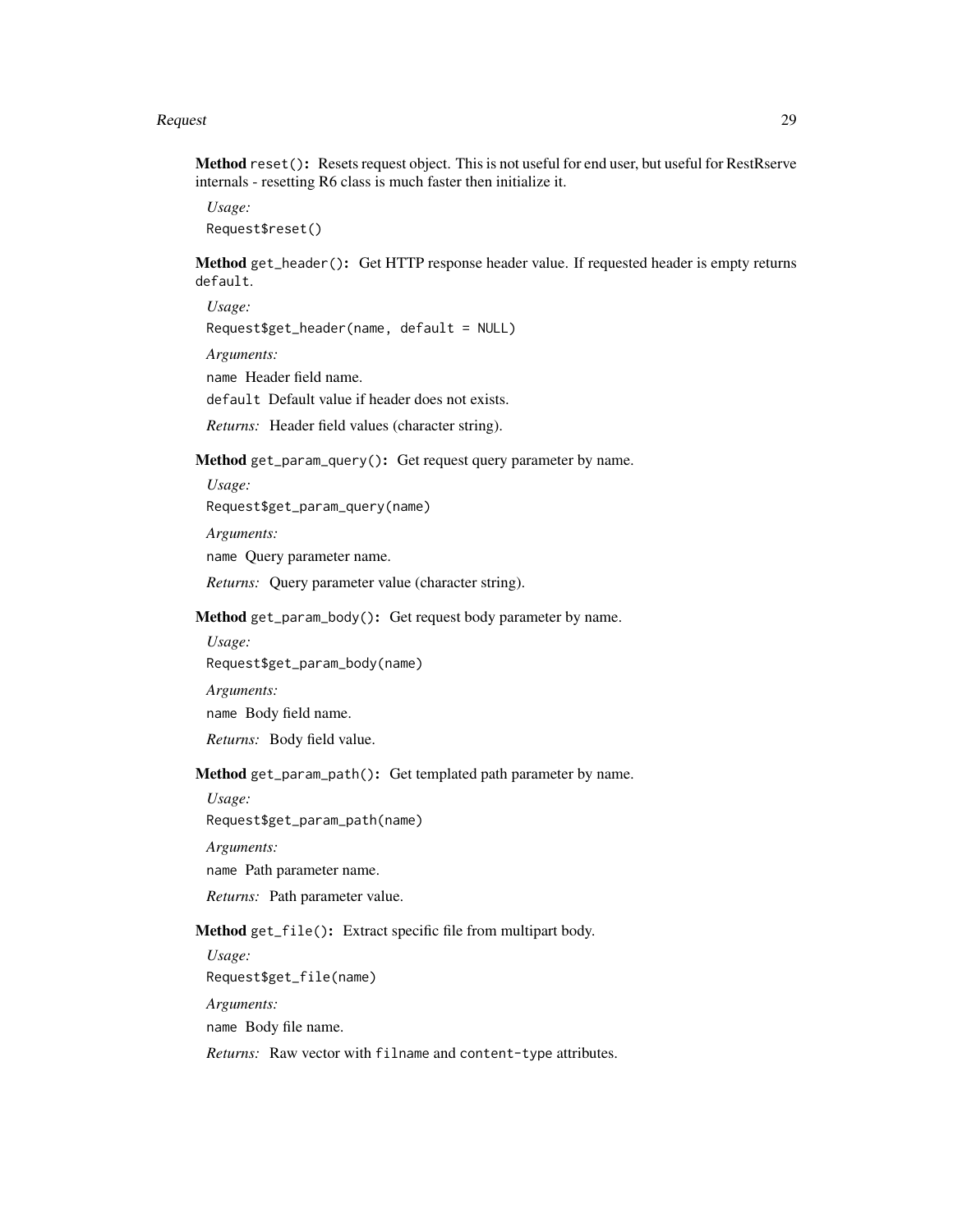# <span id="page-29-0"></span>Method print(): Print method.

*Usage:*

Request\$print()

Method clone(): The objects of this class are cloneable with this method.

```
Usage:
Request$clone(deep = FALSE)
Arguments:
deep Whether to make a deep clone.
```
# See Also

[Response](#page-30-1) [Application](#page-1-1)

# Examples

```
# init simply request
rq = Request$new(
 path = "1",parameters_query = list(
   "param1" = "value1",
   "param2" = "value2"
  ),
  headers = list("Content-encoding" = "identity",
    "Custom-field" = "value"
  ),
  cookies = list(
    "sessionId" = "1"
  )
)
# get request UUID
rq$id
# get content accept
rq$accept
# get request content type
rq$content_type
# get header by name (lower case)
rq$get_header("custom-field")
# get query param by name
rq$get_param_query("param1")
# print request
rq
```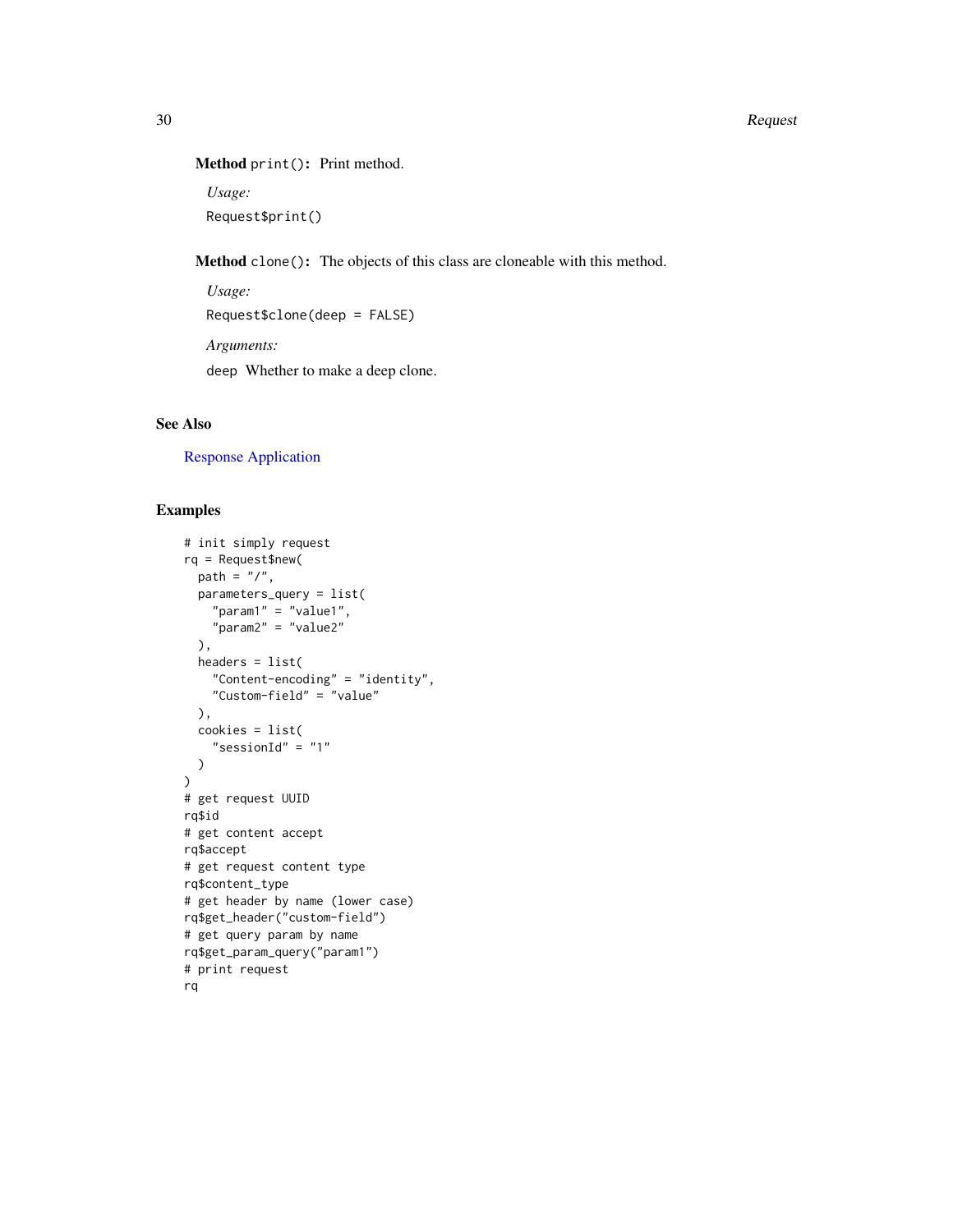<span id="page-30-1"></span><span id="page-30-0"></span>

#### Description

Creates response object.

# Public fields

body Response body.

If it is a named character with a name file or tmpfile then the value is considered as a path to a file and content oh this file is served as body. The latter will be deleted once served.

content\_type Response body content (media) type. Will be translated to Content-type header.

headers Response headers.

status\_code Response HTTP status code.

cookies Response cookies. Will be translated to Set-Cookie headers.

context Environment to store any data. Can be used in middlewares.

encode Function to encode body for specific content.

#### Active bindings

status Paste together status code and description.

# Methods

#### Public methods:

- [Response\\$new\(\)](#page-2-0)
- [Response\\$reset\(\)](#page-27-1)
- [Response\\$set\\_content\\_type\(\)](#page-31-0)
- [Response\\$set\\_status\\_code\(\)](#page-31-1)
- [Response\\$has\\_header\(\)](#page-31-2)
- [Response\\$get\\_header\(\)](#page-28-0)
- [Response\\$set\\_header\(\)](#page-32-0)
- [Response\\$delete\\_header\(\)](#page-32-1)
- [Response\\$append\\_header\(\)](#page-32-2)
- [Response\\$set\\_date\(\)](#page-32-3)
- [Response\\$unset\\_date\(\)](#page-32-4)
- [Response\\$set\\_cookie\(\)](#page-32-5)
- [Response\\$unset\\_cookie\(\)](#page-33-0)
- [Response\\$set\\_body\(\)](#page-33-1)
- [Response\\$set\\_response\(\)](#page-33-2)
- [Response\\$print\(\)](#page-5-2)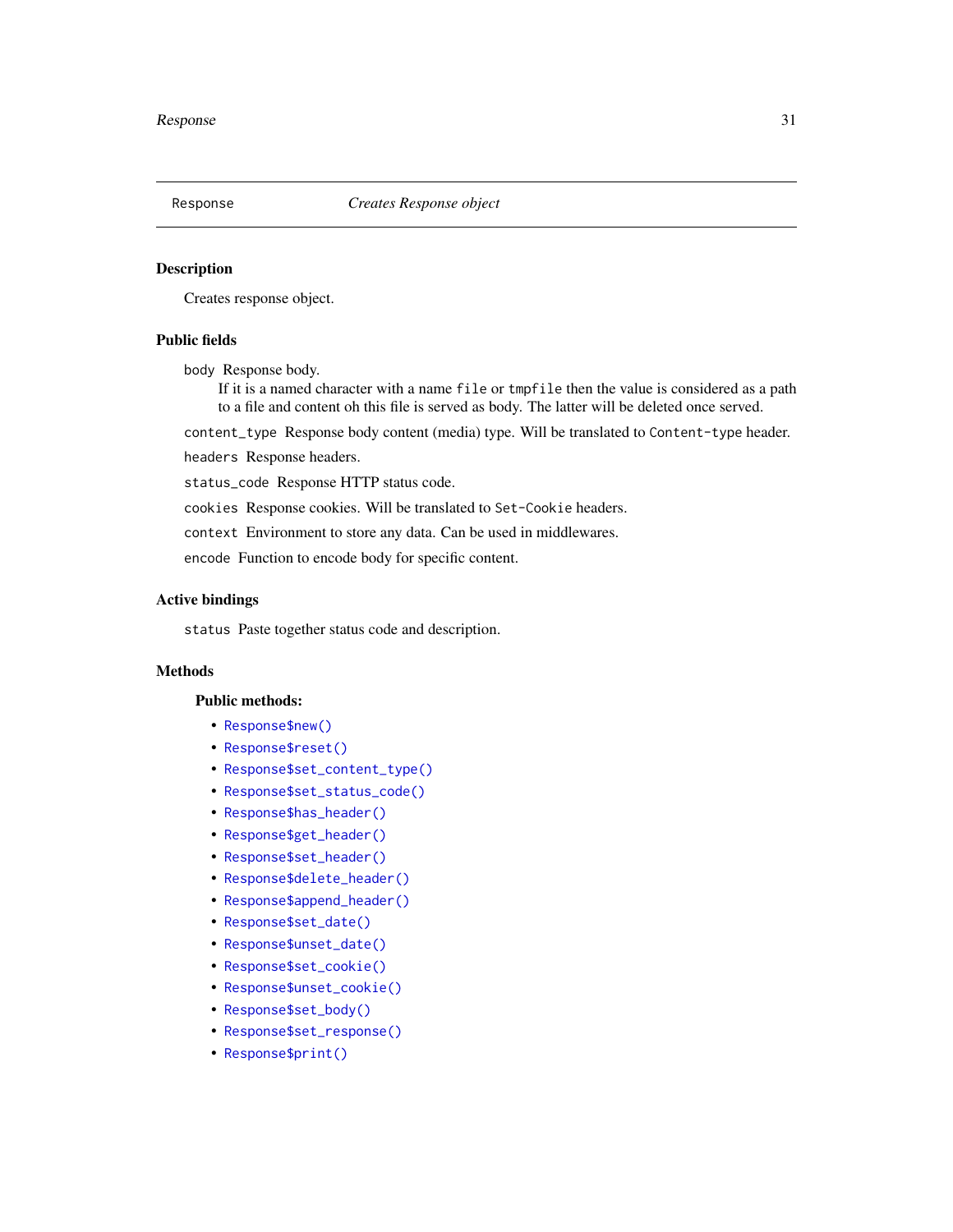```
• Response$clone()
```
Method new(): Creates Response object

```
Usage:
Response$new(
  body = NULL,content_type = "text/plain",
  headers = list(Server = getOption("RestRserve.headers.server")),
  status_code = 200L,
  encode = NULL,
  ...
)
Arguments:
body Response body.
content_type Response body content (media) type.
headers Response headers.
status_code Response status code.
encode Function to encode body for specific content.
```
... Not used at this moment.

Method reset(): Resets response object. This is not useful for end user, but useful for RestRserve internals - resetting R6 class is much faster then initialize it.

```
Usage:
Response$reset()
```
<span id="page-31-0"></span>Method set\_content\_type(): Set content type for response body.

*Usage:*

```
Response$set_content_type(content_type = "text/plain")
```
*Arguments:*

content\_type Response body content (media) type.

<span id="page-31-1"></span>Method set\_status\_code(): Set HTTP status code for response. See [docs on MDN.](https://developer.mozilla.org/en-US/docs/Web/HTTP/Status)

*Usage:*

Response\$set\_status\_code(code)

*Arguments:*

code Status code as integer number.

<span id="page-31-2"></span>Method has\_header(): Determine whether or not the response header exists.

*Usage:*

Response\$has\_header(name)

*Arguments:*

name Header field name.

*Returns:* Logical value.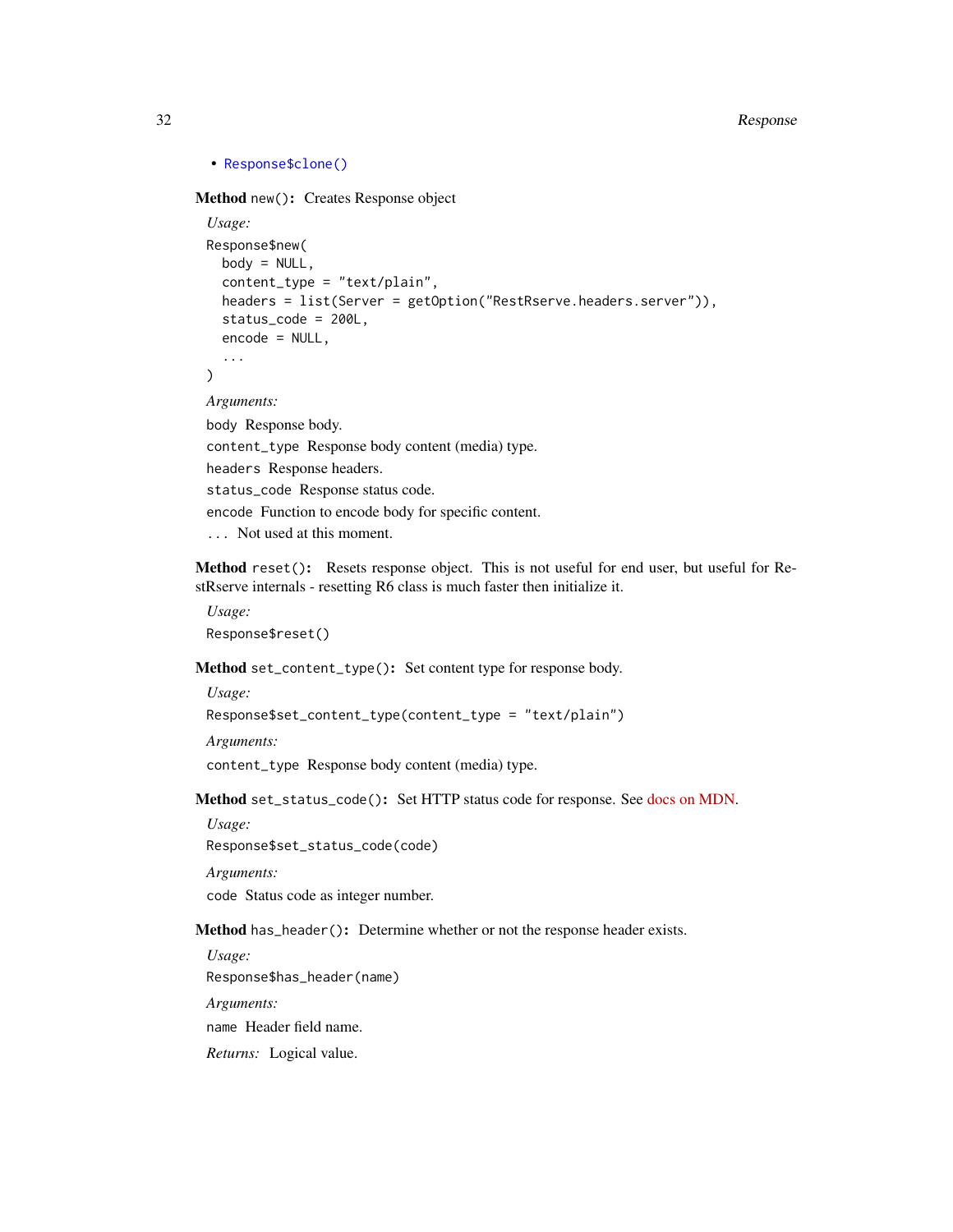#### Response 33

Method get\_header(): Get HTTP response header value. If requested header is empty returns default.

*Usage:*

Response\$get\_header(name, default = NULL)

*Arguments:*

name Header field name.

default Default value if header does not exists.

*Returns:* Header field values (character string).

<span id="page-32-0"></span>Method set\_header(): Set HTTP response header. Content-type and Content-length headers not allowed (use content\_type field instead).

*Usage:*

Response\$set\_header(name, value)

*Arguments:* name Header field name. value Header field value.

<span id="page-32-1"></span>Method delete\_header(): Unset HTTP response header.

*Usage:*

Response\$delete\_header(name)

*Arguments:*

name Header field name.

*Returns:* Logical value.

<span id="page-32-2"></span>Method append\_header(): Append HTTP response header. If header exists , separator will be used. Don't use this method to set cookie (use set\_cookie method instead).

*Usage:*

Response\$append\_header(name, value)

*Arguments:*

name Header field name.

value Header field value.

<span id="page-32-3"></span>Method set\_date(): Set Date HTTP header. See [docs on MDN.](https://developer.mozilla.org/en-US/docs/Web/HTTP/Headers/Date)

*Usage:* Response\$set\_date(dtm = Sys.time()) *Arguments:*

dtm POSIXct value.

<span id="page-32-4"></span>Method unset\_date(): Unset Date HTTP header.

<span id="page-32-5"></span>*Usage:* Response\$unset\_date() *Returns:* Logical value.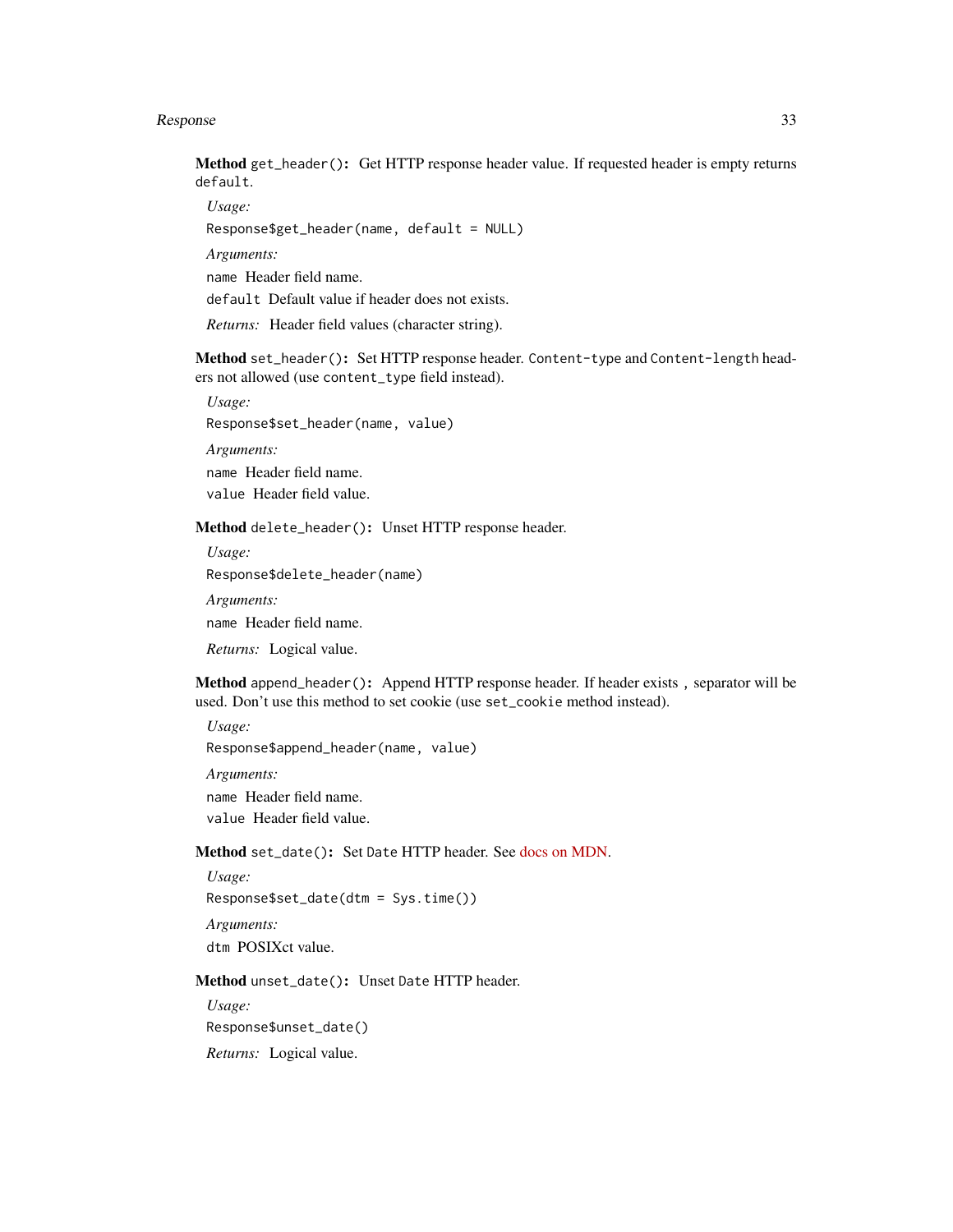Method set\_cookie(): Set cookie. See [docs on MDN.](https://developer.mozilla.org/en-US/docs/Web/HTTP/Headers/Set-Cookie)

```
Usage:
Response$set_cookie(
  name,
  value,
  expires = NULL,
  max_age = NULL,
  domain = NULL,path = NULL,
  secure = NULL,
  http_only = NULL
)
Arguments:
name Cookie name.
value Cookie value.
expires Cookie expires date and time (POSIXct).
max_age Max cookie age (integer).
domain Cookie domain.
path Cookie path.
secure Cookie secure flag.
http_only Cookie HTTP only flag.
```
<span id="page-33-0"></span>Method unset\_cookie(): Unset cookie with given name.

*Usage:* Response\$unset\_cookie(name) *Arguments:* name Cookie name. *Returns:* Logical value.

<span id="page-33-1"></span>Method set\_body(): Set response body.

*Usage:* Response\$set\_body(body) *Arguments:*

body Response body.

<span id="page-33-2"></span>Method set\_response(): Set response fields.

```
Usage:
Response$set_response(
  status_code,
  body = NULL,
  content_type = self$content_type
\mathcal{L}Arguments:
```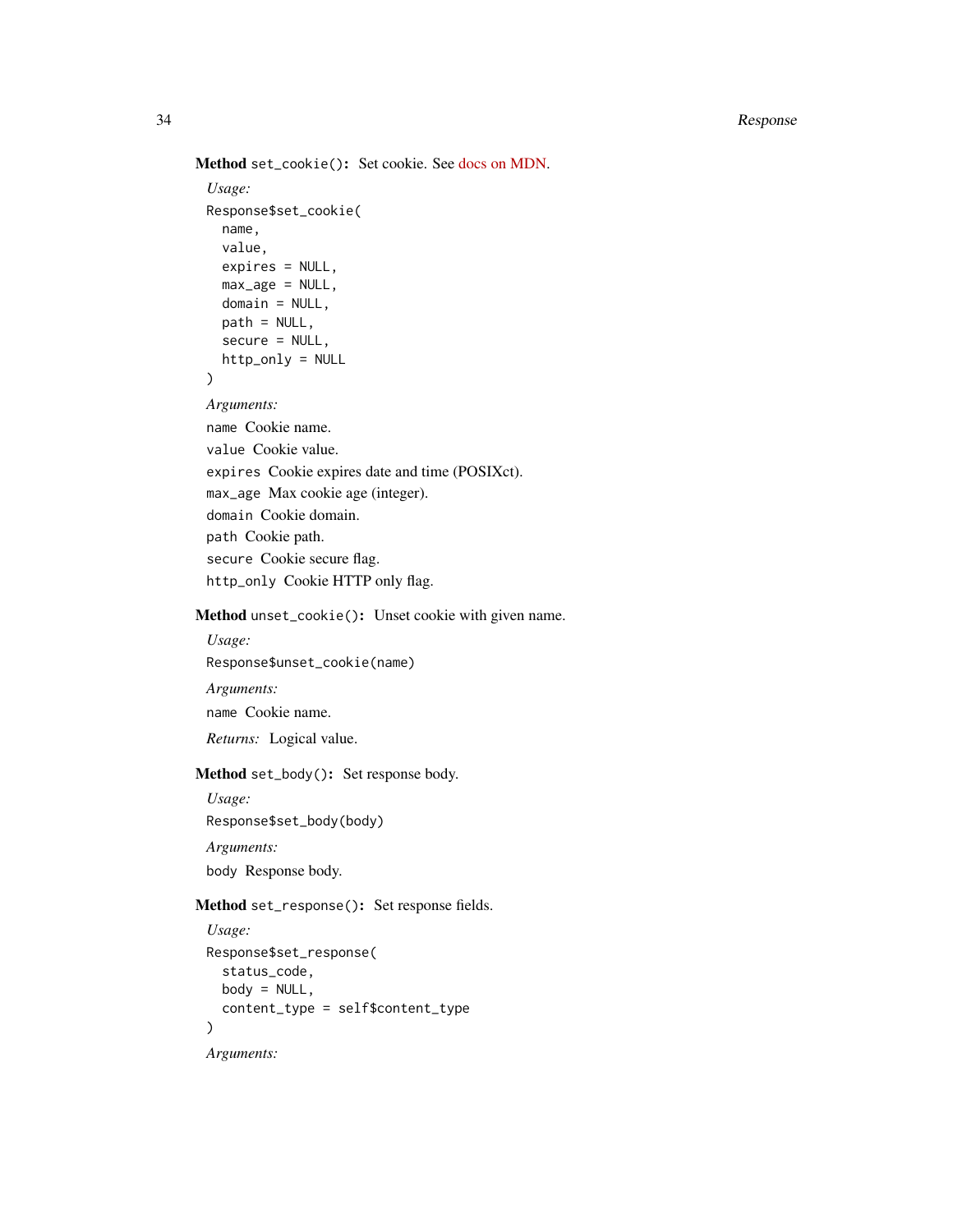#### <span id="page-34-0"></span>Response 35

status\_code Response HTTP status code. body Response body. content\_type content\_type Response body content (media) type.

Method print(): Print method.

*Usage:* Response\$print()

Method clone(): The objects of this class are cloneable with this method.

*Usage:*

Response\$clone(deep = FALSE)

*Arguments:*

deep Whether to make a deep clone.

# See Also

#### [Request](#page-26-1) [Application](#page-1-1)

# Examples

```
# init response
rs = Response$new()
# set body media type
rs$set_content_type("text/plain")
# set body content
rs$set_body("OK")
# set response status code
rs$set_status_code(200L)
# print response
rs
# init response
rs = Response$new()
# static file path
file_path = system.file("DESCRIPTION", package = "RestRserve")
# get last file modification timestamp
file_mtime = file.mtime(file_path)
# set body
rs$set_body(c("file" = file_path))
# set content type
rs$set_content_type("text/plain")
# set current timestamp
rs$set_date()
# set 'last-modified' header
rs$set_header("Last-Modified", as(file_mtime, "HTTPDate"))
# print response
rs
```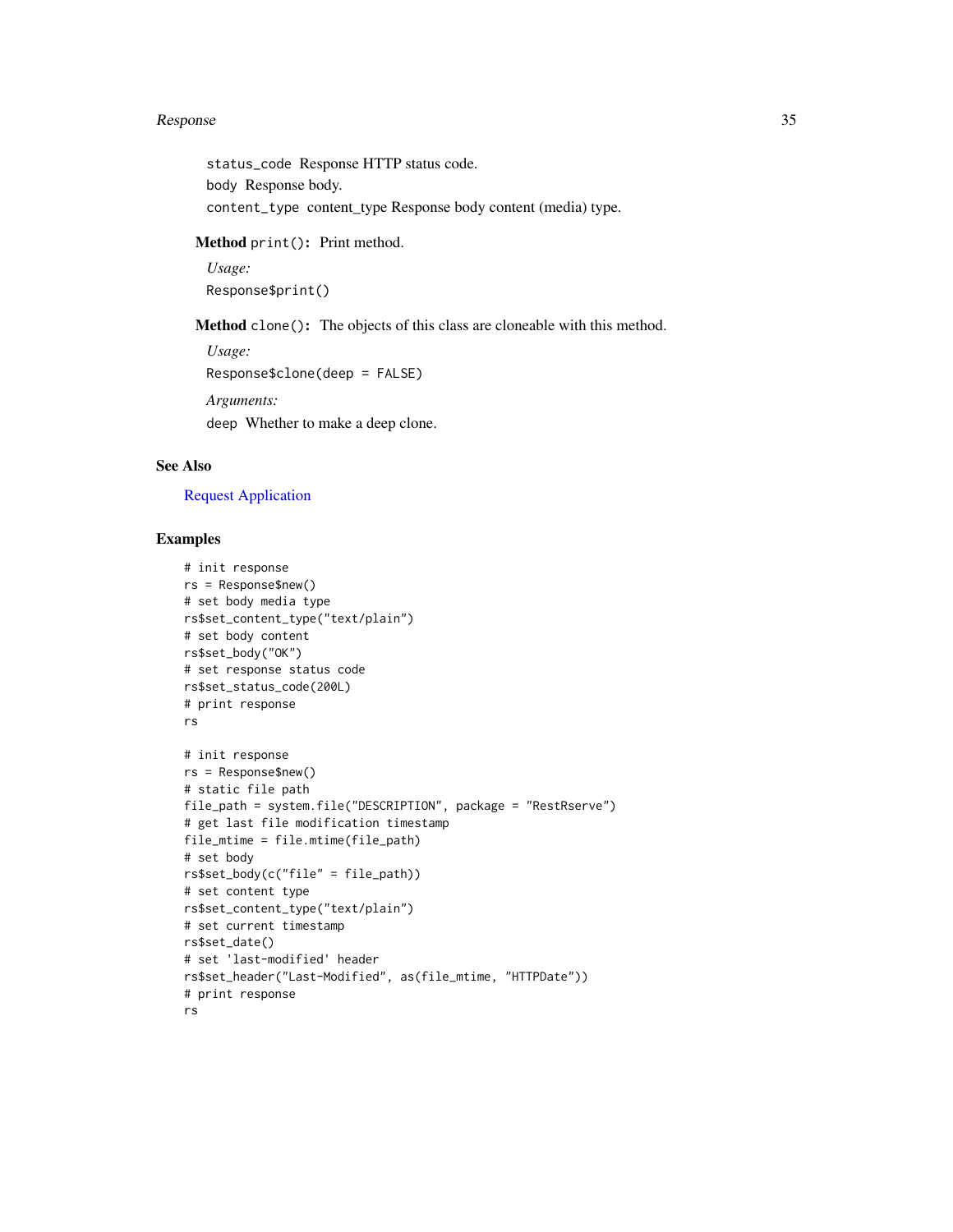<span id="page-35-0"></span>

# Description

Encode R objects as JSON. Wrapper around jsonlite::toJSON with default parameters set to following values: dataframe = 'columns', auto\_unbox = unbox, null = 'null', na = 'null'.

#### Usage

 $to_json(x, unbox = TRUE)$ 

# Arguments

|       | the object to be encoded                                                         |
|-------|----------------------------------------------------------------------------------|
| unbox | TRUE by default. Whether to unbox (simplify) arrays consists of a single element |

# Value

JSON string

# Examples

to\_json(NULL) to\_json(list(name = "value"))